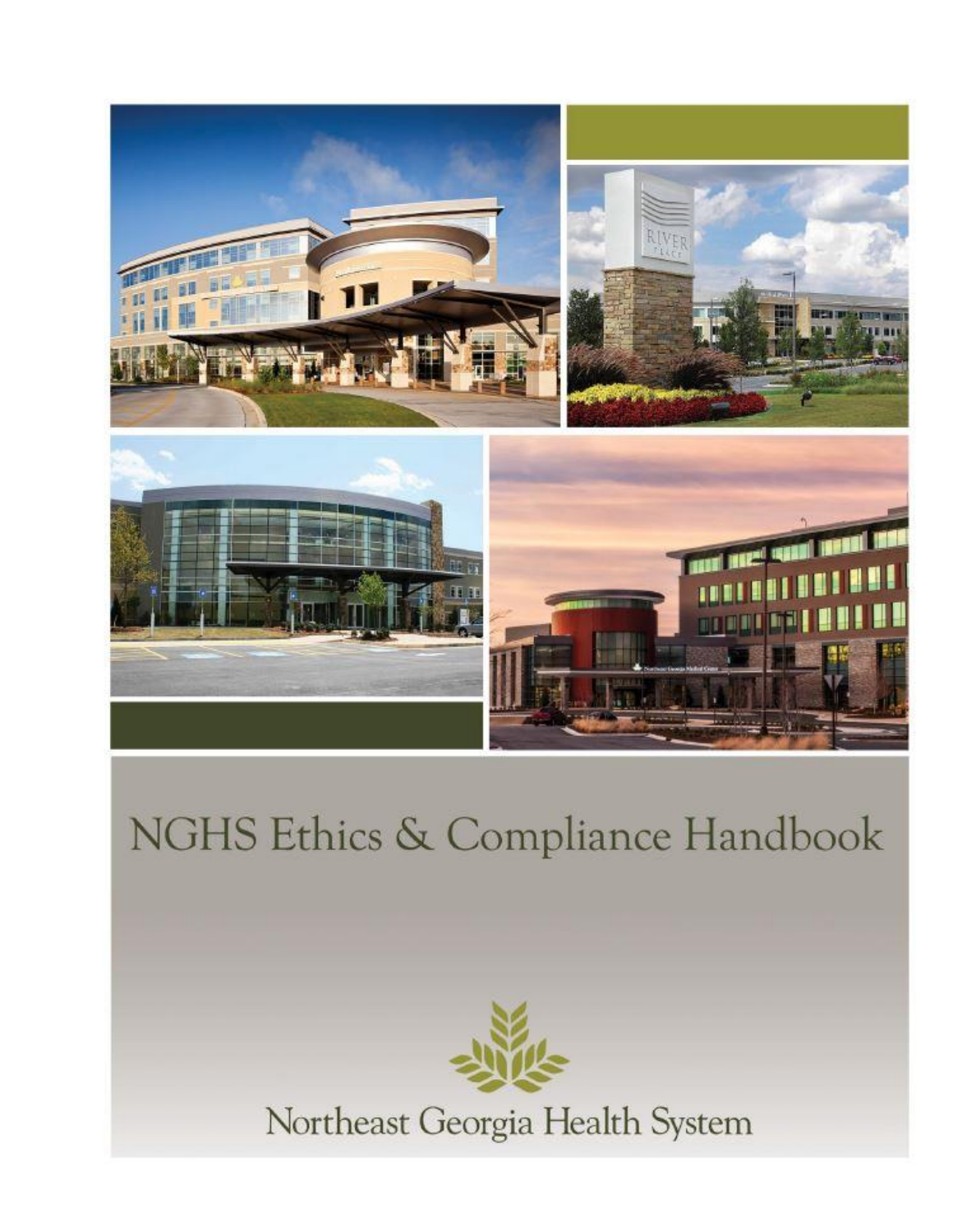## **NORTHEAST GEORGIA HEALTH SYSTEM, INC. ETHICS & COMPLIANCE HANDBOOK**

**Revised January 2017**

**Ethics & Compliance Hotline**

**1-800-299-6321**

**NGHSLink Ethics & Compliance Line**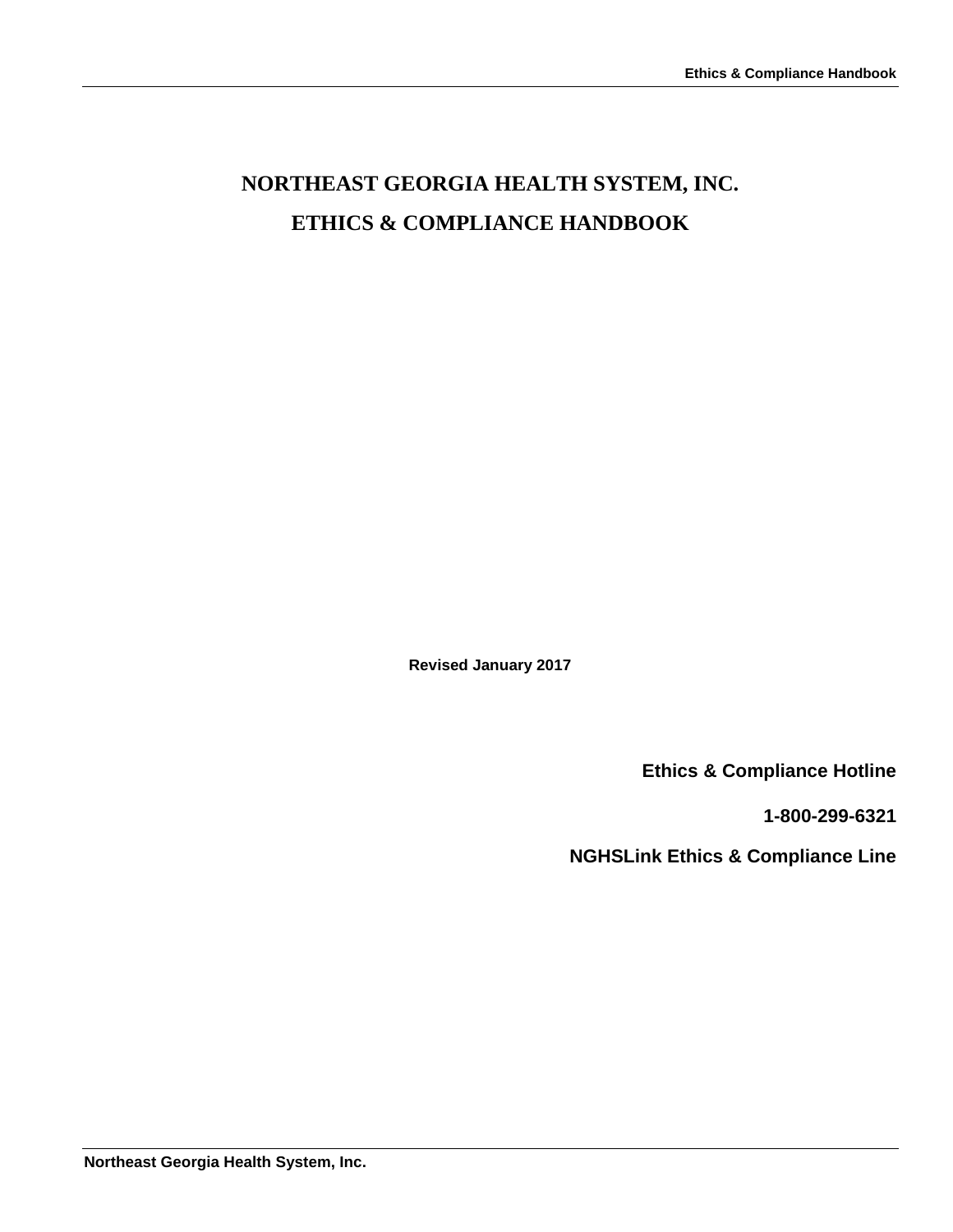<span id="page-2-0"></span>

| <b>Table of Contents</b>                                                                               |  |
|--------------------------------------------------------------------------------------------------------|--|
|                                                                                                        |  |
|                                                                                                        |  |
|                                                                                                        |  |
|                                                                                                        |  |
|                                                                                                        |  |
|                                                                                                        |  |
|                                                                                                        |  |
|                                                                                                        |  |
|                                                                                                        |  |
|                                                                                                        |  |
|                                                                                                        |  |
|                                                                                                        |  |
|                                                                                                        |  |
|                                                                                                        |  |
|                                                                                                        |  |
|                                                                                                        |  |
|                                                                                                        |  |
|                                                                                                        |  |
|                                                                                                        |  |
|                                                                                                        |  |
|                                                                                                        |  |
|                                                                                                        |  |
|                                                                                                        |  |
| Health Insurance Portability & Accountability Act (HIPAA) Administrative Simplification Provisions  21 |  |
|                                                                                                        |  |
|                                                                                                        |  |
|                                                                                                        |  |
|                                                                                                        |  |
|                                                                                                        |  |
|                                                                                                        |  |
|                                                                                                        |  |
|                                                                                                        |  |
|                                                                                                        |  |
|                                                                                                        |  |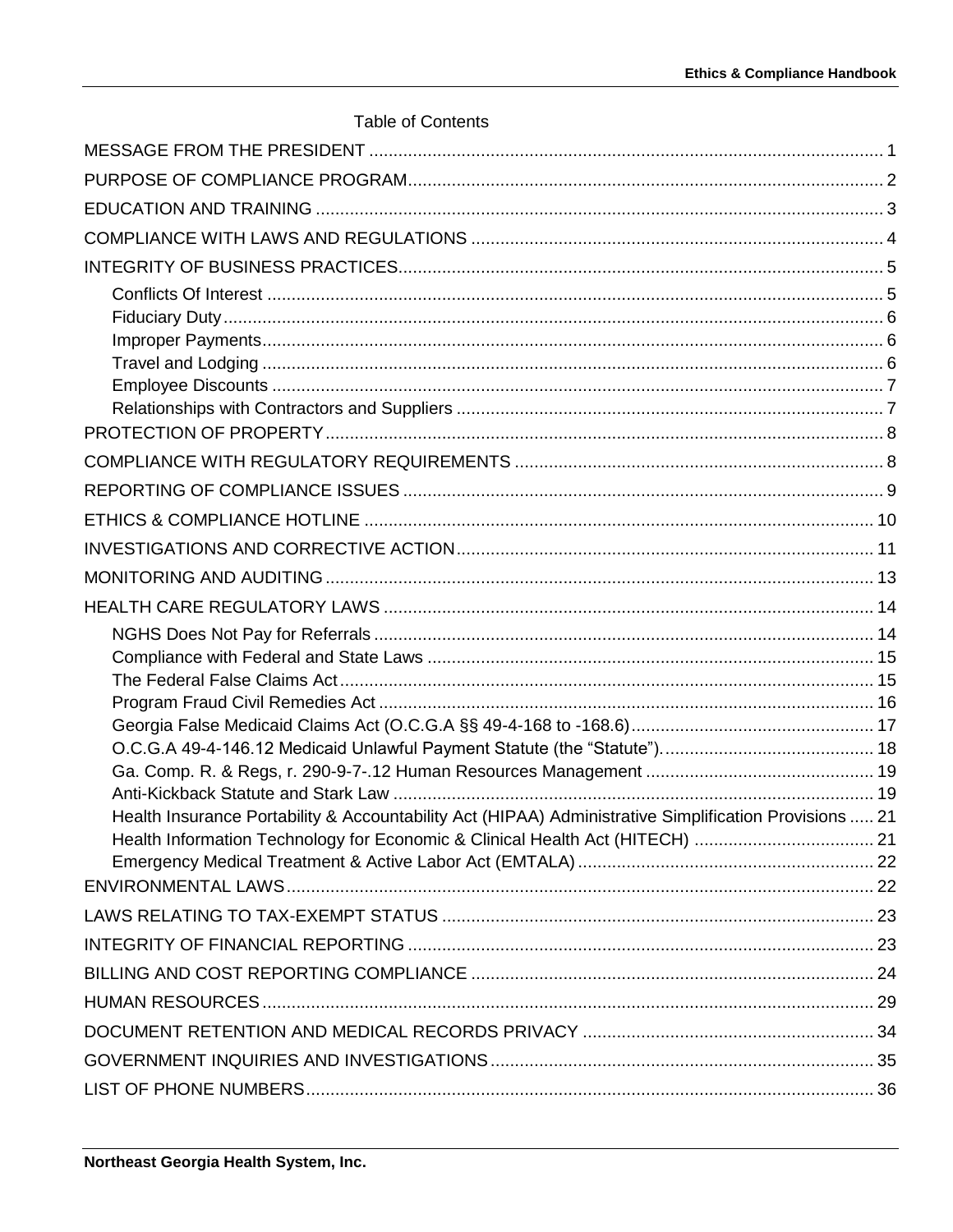#### <span id="page-3-0"></span>MESSAGE FROM THE PRESIDENT

Northeast Georgia Health System, Inc. ("NGHS") is a comprehensive health services delivery system committed to improving the health of our community in all we do. We strive to provide high quality, costeffective, and customer-focused health care to residents of Northeast Georgia. Since our founding, NGHS has been committed to offering medical services to all patients, including the underserved, unsponsored, and governmentally-sponsored populations. NGHS will continue to provide services to all patients in a compassionate, respectful and dignified manner.

NGHS is committed to complying with all state, local and federal laws governing its operations. NGHS performs its mission consistent with the highest standards of business and professional ethics. This policy is a solemn commitment made by NGHS' trustees, officers, and staff to its patients and community and the government agencies that regulate it.

NGHS' Board of Trustees has directed the revisions of the NGHS Compliance Program to reaffirm NGHS commitment to abide by high legal and ethical standards in connection with the delivery of healthcare services. To that end, NGHS has developed this Ethics & Compliance Handbook which sets forth the standards of conduct to be followed by all its employees, volunteers, medical staff members, and contractors who furnish services to NGHS under a service agreement. Conduct in violation of these standards will lead to sanctions, up to and including termination of employment, medical staff membership, or a contractor's service agreement.

Of course, the Ethics & Compliance Handbook cannot cover every possible situation you may encounter. When the proper course of action is unclear, you should seek the guidance of your immediate supervisor, manager, director or human resources representative. If your concern or question cannot be properly addressed through the normal chain of command, you should contact the NGHS Chief Compliance Officer, Steve Kelly, who has been designated to administer the Compliance Program outlined in the Handbook, any member of the Compliance Committee, or any other individual in NGHS management.

Since you may wish to remain anonymous or confidential when raising your issue; NGHS provides a toll-free Ethics & Compliance Hotline, answered by an outside company for this purpose. The Hotline number is (800) 299-6321 and Hotline staff are available to take calls 24 hours a day, 7 days a week.

All callers are encouraged to remain anonymous. Reports to the Hotline will not be traced or recorded. If callers choose to identify themselves, their confidentiality will be protected to the extent possible. NGHS has a strict policy that no retaliation or reprisal shall be taken against any employee for raising a concern or contacting the Hotline in good faith.

I pledge the full commitment of our organization on behalf of the principals set forth in the Ethics & Compliance Handbook and fully support the NGHS Compliance Program. Our continuing success is dependent upon maintaining our commitment to compliance with all applicable rules, regulations, and standards governing appropriate delivery of high quality healthcare services. Maintaining this institution's ethical and professional reputation is a responsibility we all share.

With warmest regards,

Carol Burrell

President & CEO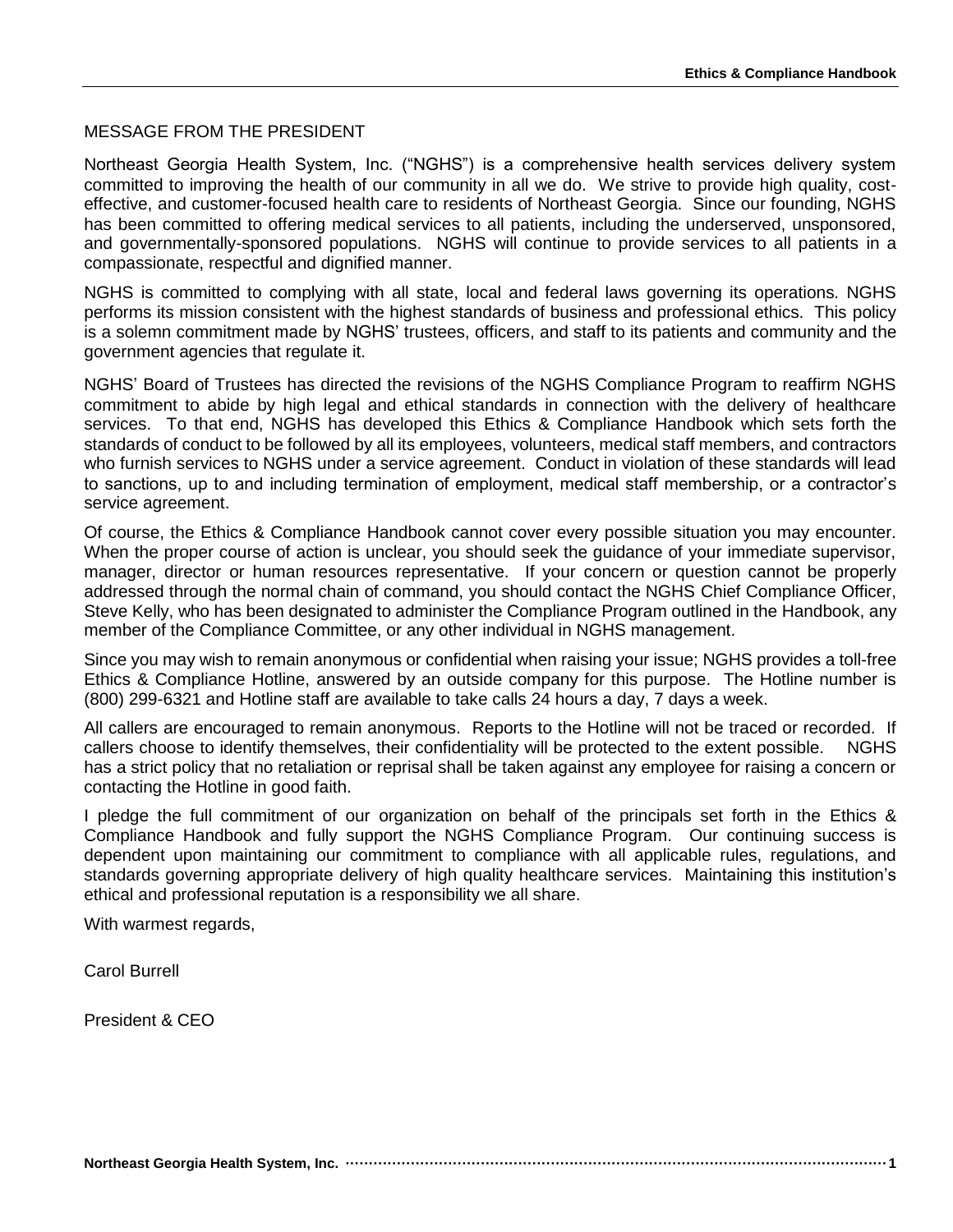## **Our Mission**

We are improving the health of our community in all we do.

## **Our Vision**

We will be the preferred and indispensable healthcare resource throughout Northeast Georgia

## **Our Core Values**

Respectful Compassion – I will impact life's most sacred moments.

Responsible Stewardship – What I do today ensures tomorrow.

Deep Interdependence – I can't do my job without you

Passion for Excellence – I bring my best every day.

## **COVERED PERSONS**

Members of the Board of Trustees of Northeast Georgia Health System, Inc. ("NGHS"), and affiliate boards, NGHS's officers, directors, employees, physicians, subsidiaries, volunteers, and agents (including contractors and other third parties engaged to bill or submit reimbursement claims or furnish, market or document items and services reimbursable by federal healthcare programs), are covered by this Ethics & Compliance Handbook and are collectively referred to as "Covered Persons."

## <span id="page-4-0"></span>**PURPOSE OF COMPLIANCE PROGRAM**

The purpose of this Ethics & Compliance Handbook is to affirm NGHS's commitment to abide by high legal and ethical standards in the delivery of health care services and in the administration of NGHS. To that end, NGHS has developed the following policies, procedures and standards of conduct related to the NGHS Compliance Program. These policies and procedures provide guidance to all Covered Persons regarding the operation of the NGHS Compliance Program and the available mechanisms through which compliance issues can and must be reported. Each Covered Person is responsible for adhering to the standards of conduct set forth in the Ethics & Compliance Handbook.

## **QUALITY OF CARE**

NGHS is committed to providing high quality care to patients and delivering services in a responsible, reliable, ethical and appropriate manner.

- We will strive to understand patient needs and requirements, and take all reasonable actions necessary to enable NGHS to provide high quality services.
- We will treat every patient with dignity, respect and compassion. We will demonstrate sensitivity and responsiveness to patients' needs by listening attentively and patiently to their comments and concerns.
- We will endeavor to engage the services of only clinicians with proper credentials, experience and expertise in meeting the needs of our patients.
- We will screen our medical professionals against duly authorized licensing and disciplinary authorities for any sanctions for performance or conduct.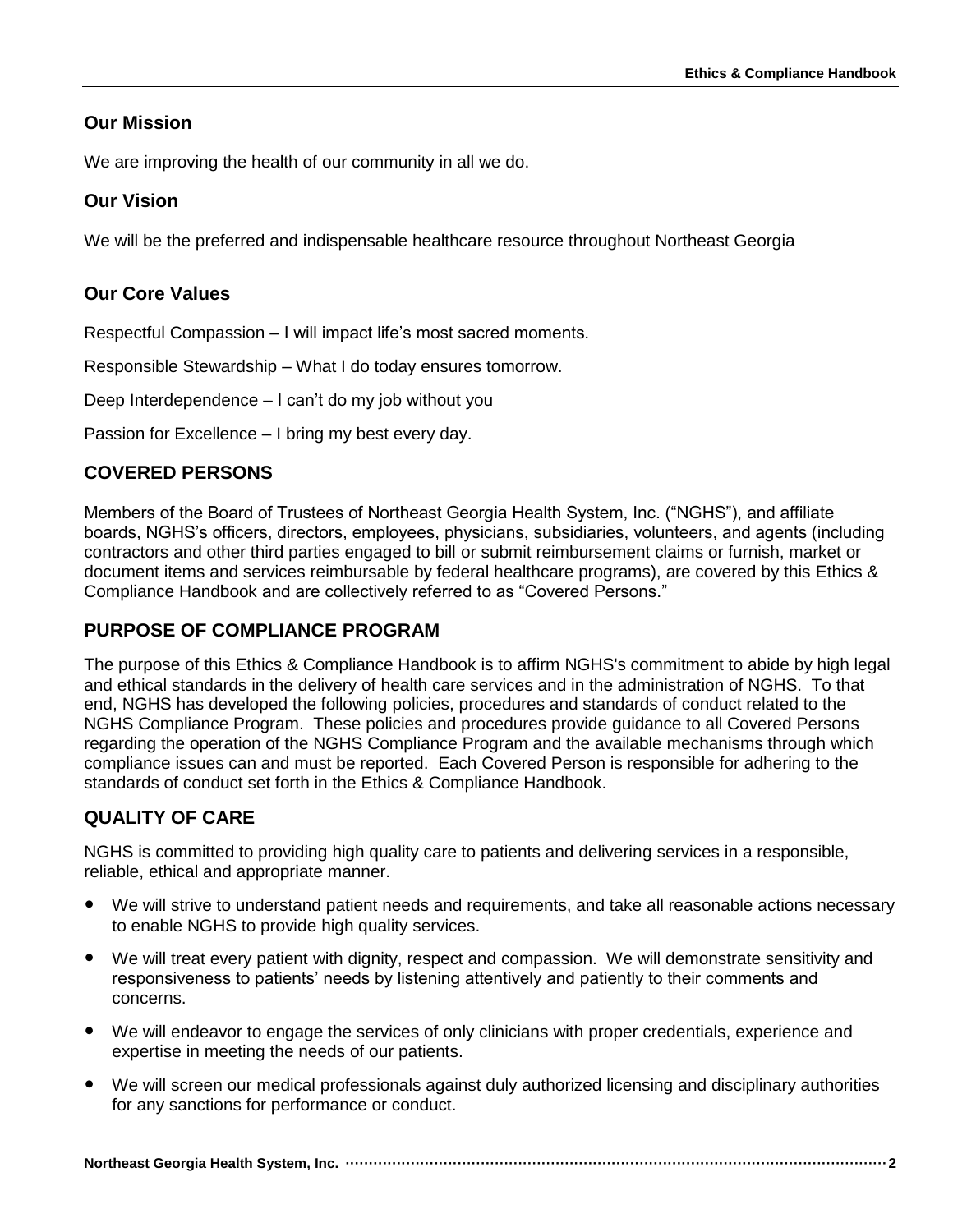- We recognize the rights of patients to receive appropriate and quality care without discrimination due to race, creed, religion, gender, national origin, disability, age, or ability to pay.
- We will endeavor at all times to provide medical services to patients which are safe and which comply with all applicable laws, regulations and professional standards.
- We will take reasonable steps to ensure the safety and security of patients, visitors and employees.
- We will respect and continuously strive to protect the confidentiality of all patient information, particularly patient medical records, as required by law.

## <span id="page-5-0"></span>**EDUCATION AND TRAINING**

#### **Purpose and Responsibility**

- To insure that all employees and medical staff members are familiar with the Ethics & Compliance Handbook, there will be on-going communications with regard to the Ethics & Compliance Handbook.
- The Compliance Officer and Chief Executive Officer will be responsible for coordinating the training efforts for the Ethics & Compliance Handbook.

#### **Initial Training and Annual Follow-Up**

- The initial training for all employees and medical staff members regarding the NGHS revised Ethics & Compliance Handbook will review, at a minimum, the Ethics & Compliance Handbook and the applicable federal and state regulatory requirements relating to the provision of health care services by NGHS.
- The Compliance Committee, at its discretion, may require that a contractor with a service agreement with NGHS, and persons who provide services to NGHS on behalf of such contractor, must participate in training programs relating to the NGHS Ethics & Compliance Handbook.
- Each year following the implementation of the revised Ethics & Compliance Handbook, all employees will be required to affirm that they agree to abide by the standards set forth in the Ethics & Compliance Handbook.

#### **Communication of Changes in Ethics & Compliance Handbook**

- The Compliance Officer, or his designee, will distribute in writing and post in conspicuous places any modifications of, or amendments to, the Ethics & Compliance Handbook.
- The Compliance Officer will also provide Covered Persons with written explanations of substantial changes in the applicable laws and the Ethics & Compliance Handbook.
- If the Compliance Officer determines that written materials are not sufficient to familiarize Covered Persons with the amendments to the Ethics & Compliance Handbook, or changes in the applicable law, interim training sessions will be conducted.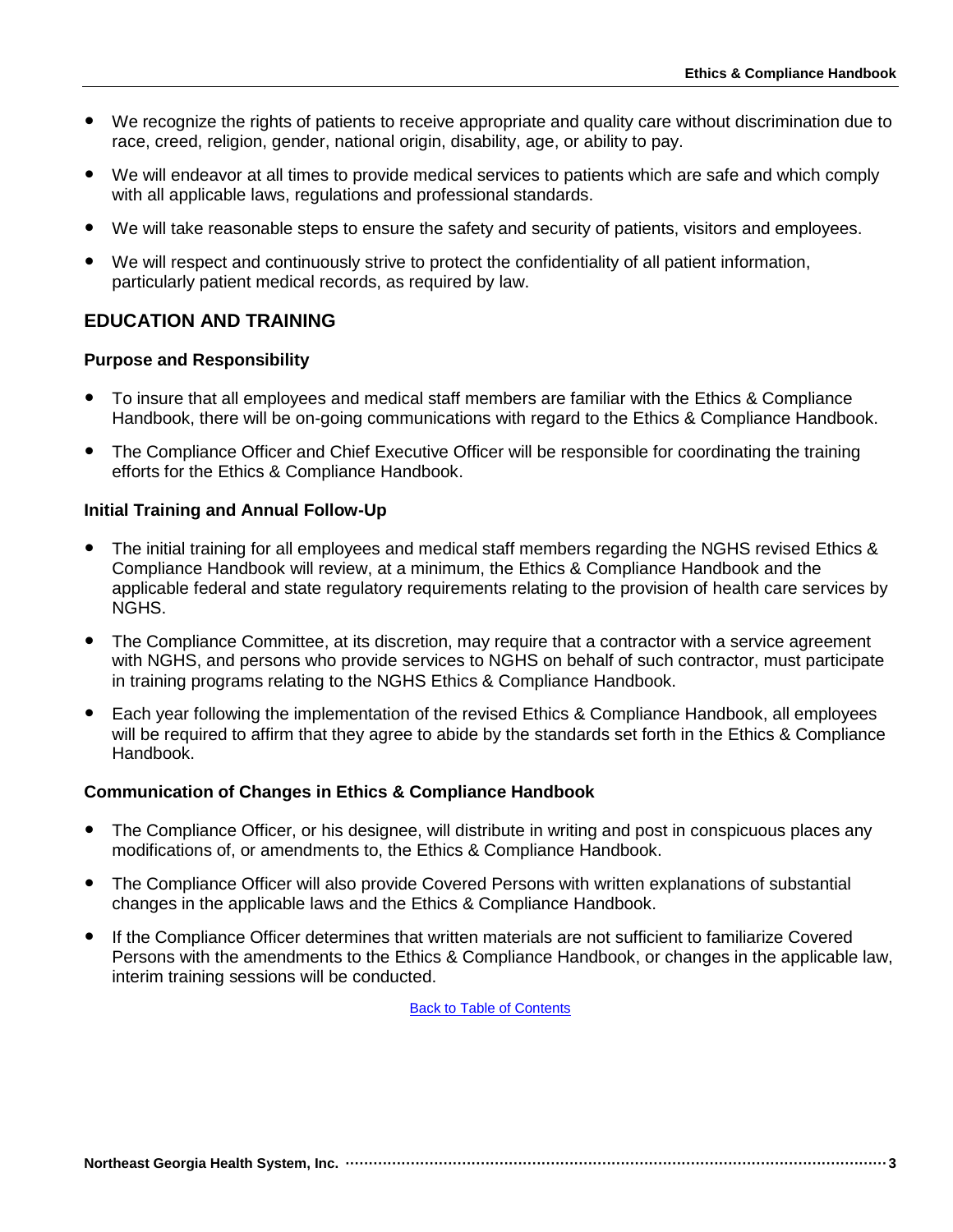#### **Ongoing Information about Ethics & Compliance Handbook**

Employees and professional staff members will be provided periodic information about the Ethics & Compliance Handbook through newsletters and, as appropriate, other forms of communication.

#### **HHS-OIG Alerts**

The Office of Inspector General of the Department of Health and Human Services ("HHS-OIG") periodically issues fraud alerts highlighting activities believed to raise legal and enforcement issues. NGHS's Compliance Officer and other appropriate personnel will carefully consider these fraud alerts. Moreover, NGHS will review any practices criticized in an applicable fraud alert to determine whether its conduct is in compliance with applicable laws and regulations.

NGHS will respond in a timely and appropriate manner to any request for corrective action or a corrective action plan suggested by a responsible federal or state agency, carrier, or fiscal intermediary.

## <span id="page-6-0"></span>**COMPLIANCE WITH LAWS AND REGULATIONS**

We are committed to operating our facilities in accordance with all applicable laws and regulations. To that *end, each Covered Person must maintain a high level of integrity and honesty in business conduct and*  avoid any conduct that could reflect adversely on the integrity of NGHS. Covered Persons will perform all *duties on behalf of NGHS in a manner that the Covered Person reasonably believes to be in the best interests of NGHS.*

- We will not knowingly pursue any business opportunity that requires engagement in unethical or illegal activity.
- We will not pay employees, physicians, or other health care professionals for referrals of patients. Fraud, kickbacks or bribes intended to induce patient referrals are strictly prohibited.
- We will provide payments or other benefits to clinicians and potential or actual referral sources only for the services rendered and at fair market value.
- We will take all reasonable steps necessary to maintain complete and accurate patient medical records to support all medical decisions.
- We are committed to sound environmental and safety practices including the proper handling of medical or hazardous waste as well as radioactive materials.
- We will take all reasonable steps to ensure that our contracts conform to all applicable laws and regulations.
- We will maintain and adhere to policies designed to ensure that all drugs and other controlled substances used in the treatment of patients are maintained, dispensed and transported in conformance with all applicable laws and regulations.
- We will at all times strive to avoid all illegal conduct in business matters and not take any action that we believe is in violation of any statute, rule, regulation or NGHS policy.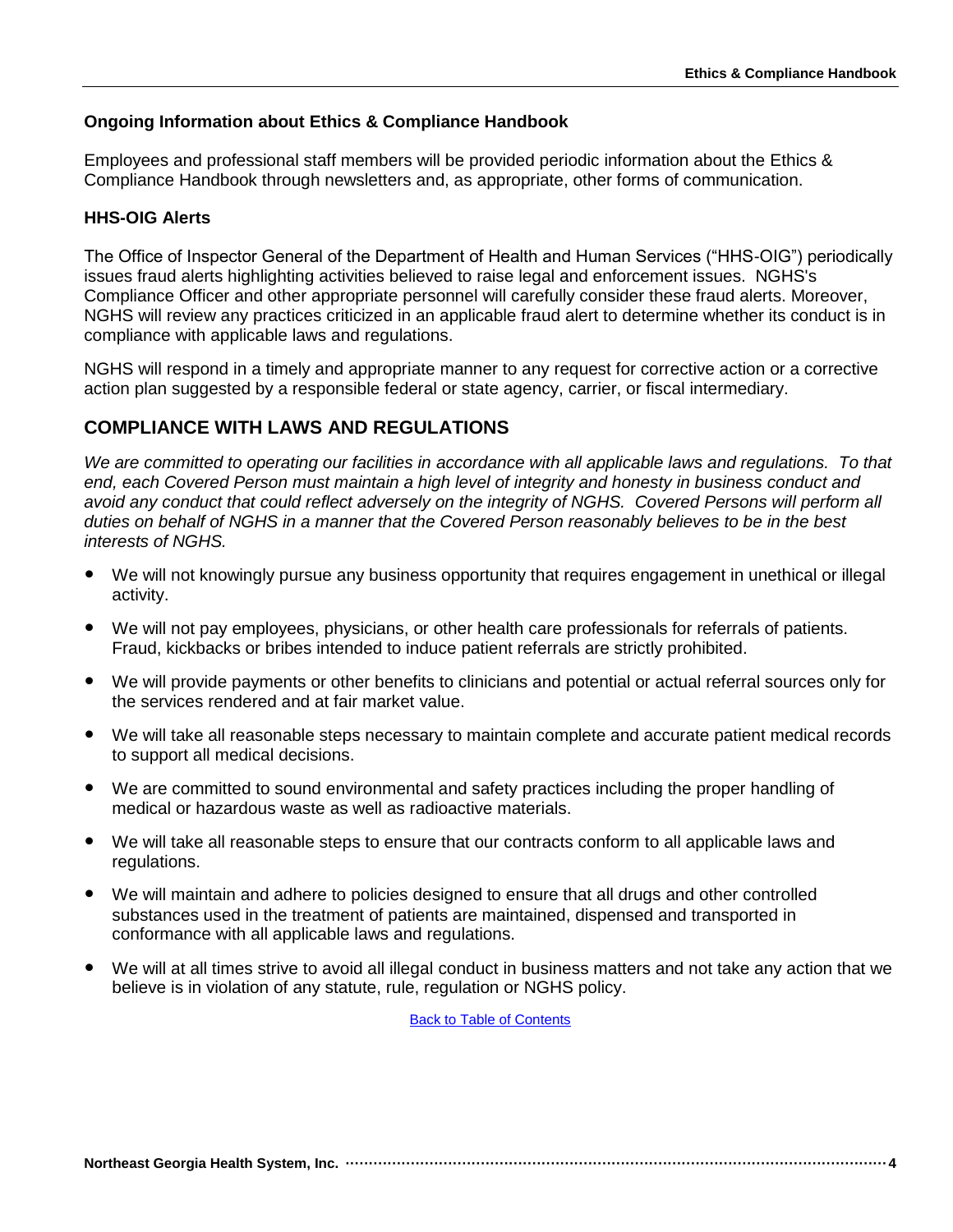#### **NGHS Does Not Discriminate**

NGHS provides services to patients in accordance with each patient's medical needs and physical condition. Employees shall not segregate, delay or deny services or benefits based on an individual's race, color, national origin, sex, age or disability.

Section 1557 of the Affordable Care Act prohibits discrimination on the basis of race, color, national origin, sex, age or disability in certain health programs and activities. Any person who believes someone has been subjected to discrimination on the basis of race, color, national origin, sex, age or disability may file a grievance under this procedure. Furthermore, it is against the law to retaliate against anyone who opposes discrimination, files a grievance, or participates in the investigation of a grievance.

Many of the provisions in Section 1557 already exist in other longstanding federal non-discrimination rules such as the Civil Rights Act of 1964, the Age Discrimination Act of 1973 and Section 504 of the Rehabilitation Act of 1973, but Section 1557 applies these requirements specifically to health care programs and activities.

Similarly, NGHS does not unlawfully discriminate in the treatment of or in the quality of services delivered to patients on the veteran status or ability to pay.

Likewise, NGHS is committed to a policy of equal employment opportunity and expects all of its employees, supervisors and managers to support the principle of equal treatment of NGHS's employees as well as applicants for employment. No employee, supervisor or authorized agent of NGHS will unlawfully discriminate against any employee, applicant for employment, volunteer or visitor because of race, color, religion, sex (including pregnancy), national origin, citizenship, disability or veteran status. This policy applies to all employment practices and personnel actions.

## <span id="page-7-0"></span>**INTEGRITY OF BUSINESS PRACTICES**

It is essential to the proper operation of NGHS that Covered Persons be independent and impartial and act at all times to avoid conflicts of interest, impropriety or even the appearance of impropriety when acting for or on behalf of NGHS.

Furthermore, it is essential that we not use our employment or affiliation with NGHS for inappropriate personal gain and that the public at all times have full confidence in the integrity and fair and honest administration of NGHS.

This Ethics & Compliance Handbook is not intended to serve as a comprehensive rule book, and many of the principles set forth here are supported by detailed existing NGHS policies that relate to particular areas of NGHS's legal responsibilities. Covered Persons should review regularly these standards of conduct, as well as any policy that relates to their area of responsibility.

## <span id="page-7-1"></span>**Conflicts Of Interest**

*Covered Persons will refrain from and avoid conflicts or appearance of conflicts between the private interests and the official responsibilities and performances of their duties.*

 We will avoid knowingly engaging in any activity, practice or act which conflicts with the interests of NGHS or its patients.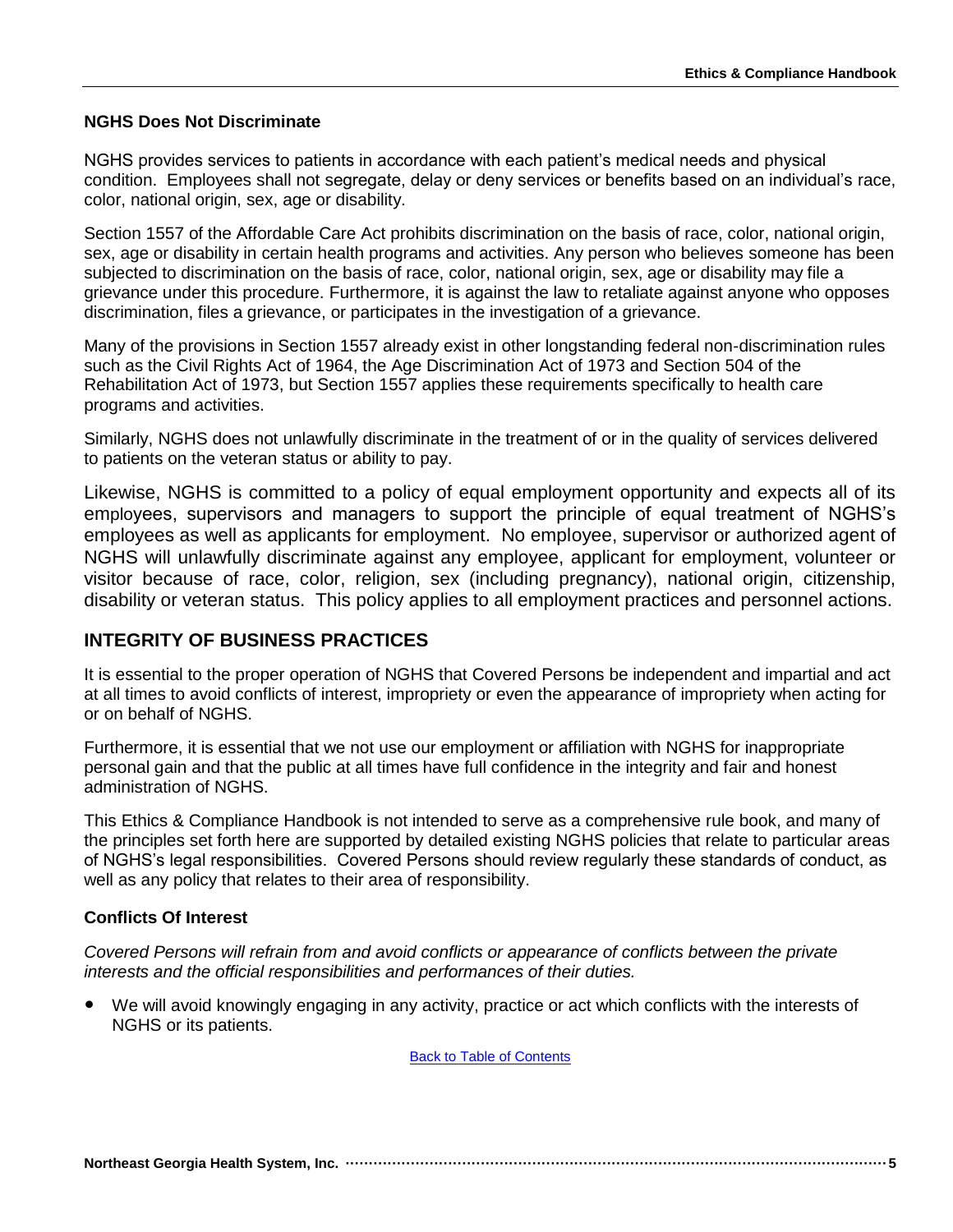- We are committed to ensuring that all statements, communications, and representations are accurate, truthful and comply with applicable laws and regulations.
- We will not accept gifts, payments, entertainment, or anything of value provided in connection with our NGHS employment that exceed nominal value unless reported and approved by appropriate levels of management. Cash gifts of any amount are strictly prohibited.
- We will not engage in employment with direct NGHS competitors or outside employment, which reduces the employee's efficiency in performing his or her duties.
- Any such conduct must be reported immediately either to an immediate supervisor, NGHS's Compliance Officer, or a member of NGHS senior management.

#### <span id="page-8-0"></span>**Fiduciary Duty**

- Covered Persons shall at all time, while acting on behalf of NGHS, owe a fiduciary duty to it.
- As a fiduciary of NGHS, every Covered Person shall exercise the utmost good faith and trust when acting on behalf of the institution.
- The relationship between each Covered Person and NGHS is based on confidence and trust and NGHS's reliance on the judgment, advice and services of each such person.

#### <span id="page-8-1"></span>**Improper Payments**

NGHS will not make any payments or provide anything of value to anyone to induce the use of health care services furnished by NGHS, except in full compliance with laws authorizing such payments in specific circumstances.

- A Covered Person:
	- $\circ$  may not make or offer to make any payment or provide anything of value to another person with the understanding or intention that such payment or thing of value will influence any government official, patient, physician, member of a physician's immediate family, or other source of referrals, or that such payment is to be used for an unlawful or improper purpose; and
	- $\circ$  should never make a payment to anyone that, if it were publicly disclosed, would embarrass the Covered Person.

#### <span id="page-8-2"></span>**Travel and Lodging**

- Travel or lodging for Covered Persons may not be accepted from, or be reimbursed by a NGHS vendor or service provider unless such travel or lodging is for educational or consultative purposes or provided by the sponsor of a public event and is approved in advance by the Chief Executive Officer, or designee.
- All other business travel will be at the expense of NGHS and in accordance with its established business practices.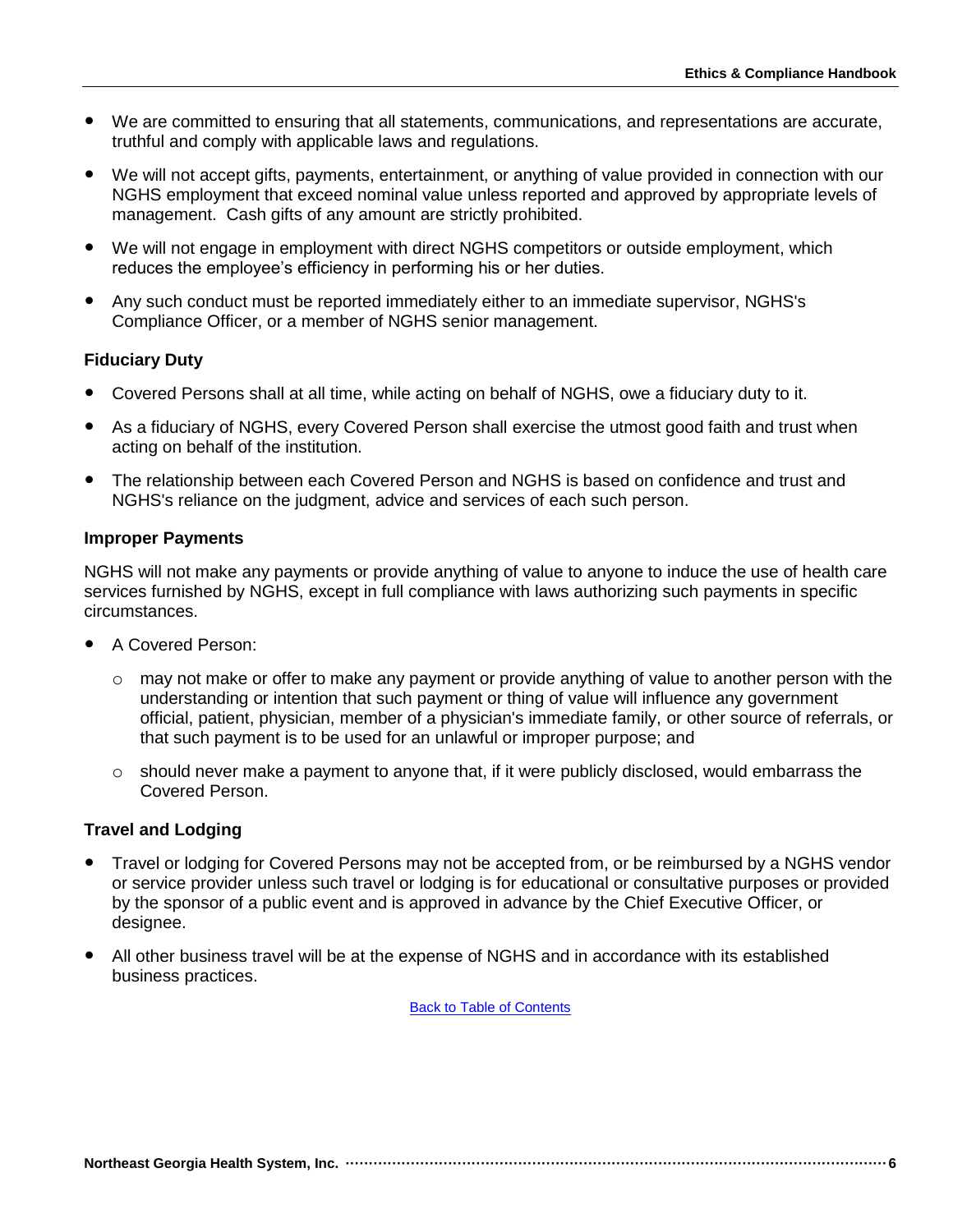#### <span id="page-9-0"></span>**Employee Discounts**

- The only approved employee discounts are those approved by the Chief Executive Officer or designee and made available to all Covered Persons.
- Acceptance of any other merchandise or service at a discount from a vendor, supplier, agent, or contractor of NGHS by a Covered Person is a violation of this policy, except to the extent said discount is made available to the general public.

#### <span id="page-9-1"></span>**Relationships with Contractors and Suppliers**

#### NGHS Negotiates Contracts Fairly

- NGHS will not make or receive payments from suppliers in order to induce the award of a contract or the extension of favorable rates.
- Health care supplies and equipment will be obtained from suppliers who provide high quality products and services at a reasonable cost.

#### NGHS Requires Compliance from Contractors

It is the policy of NGHS to require compliance from all contractors.

- Such contractors include all persons and entities that:
	- o furnish direct patient care services to NGHS on a contract basis;
	- o are engaged to bill, submit, or prepare reimbursement claims for NGHS; or
	- $\circ$  are responsible for the provision, marketing or documentation of items or services reimbursable by federal or state health care programs.
- Such contractors must be familiar with and comply with all applicable federal and state regulatory requirements and must conduct all business in an ethical manner.
- All agreements between NGHS and contractors that provide direct patient care services to NGHS or that provide billing services for NGHS agree to abide by the standards embodied in the NGHS Ethics & Compliance Handbook as evidenced by the fact that the contractor:
	- o has been provided a copy of the NGHS Ethics & Compliance Handbook;
	- $\circ$  agrees to comply with such standards of conduct as evidenced by each purchase order fulfilled and submitted to NGHS, or invoice for services submitted to NGHS, will be deemed to be a representation and warranty by the contractor to NGHS that the contractor is in compliance with the policies, procedures and standards contained in the Ethics & Compliance Handbook at the time the goods covered by the purchase order were manufactured and shipped to NGHS, or the relevant services provided.
	- o will require compliance with such standards of conduct by all persons who provide services to NGHS on behalf of such contractor.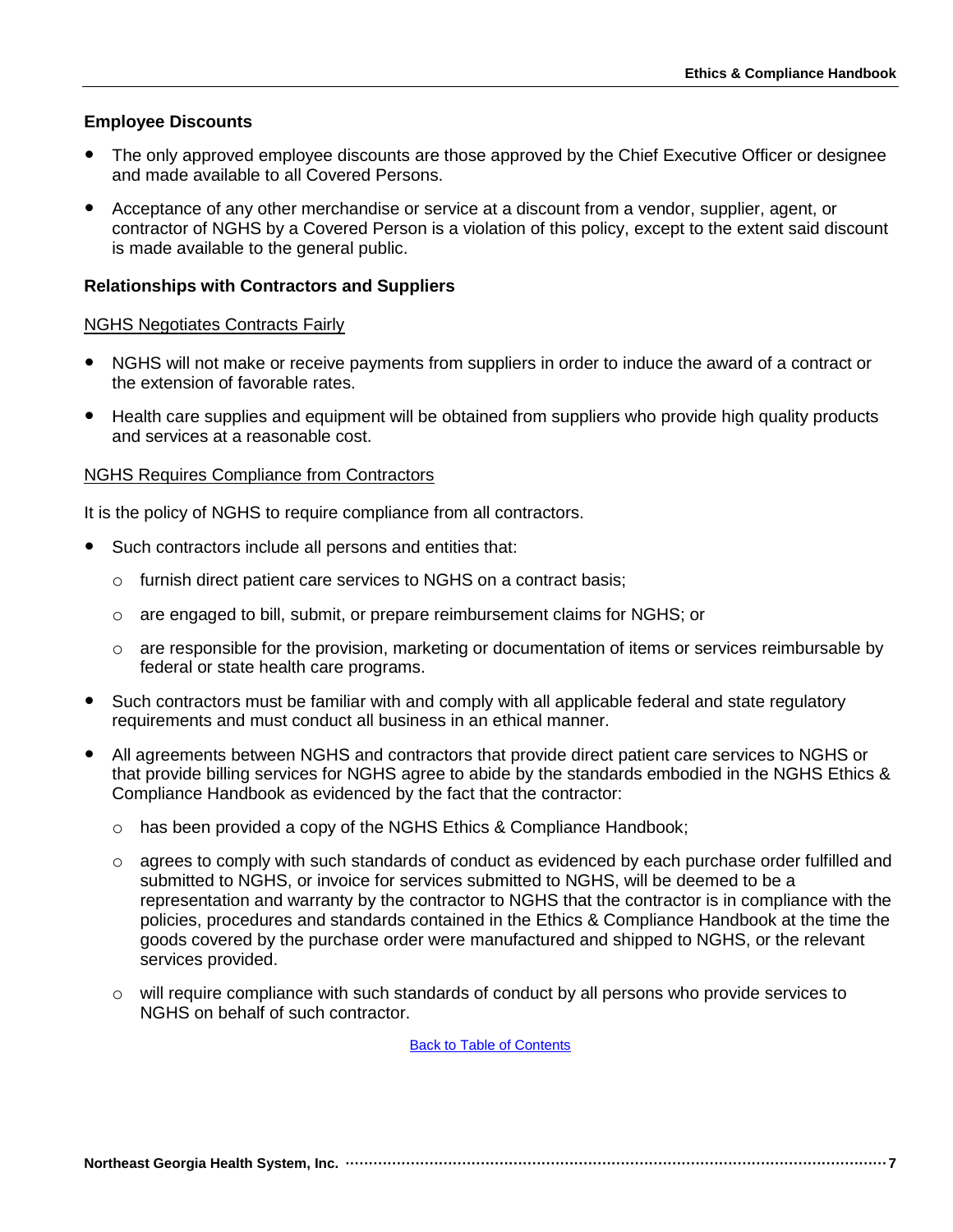## <span id="page-10-0"></span>**PROTECTION OF PROPERTY**

*We are committed to protecting NGHS's assets and those assets of others entrusted to us, including physical property and proprietary information, against loss, theft and misuse.*

- We recognize the necessity of protecting NGHS's confidential patient and hospital information and agree to not use or reveal, outside the context of our official duties, any such information.
- We acknowledge our affirmative duty to preserve the assets, property, facilities, equipment and supplies of NGHS.
- We will take reasonable steps necessary to safeguard the property of patients, employees and visitors.
- We will respect and continuously endeavor to protect the confidentiality of our patient records and other personal information.
- We will maintain and adhere to policies designed to ensure that drugs are safely stored, secured, inventoried, and that missing supplies are promptly reported to supervisors.

## <span id="page-10-1"></span>**COMPLIANCE WITH REGULATORY REQUIREMENTS**

#### **Compliance with Regulatory Requirements Relating to the Provision of Health Care Services**

## Familiarity and Compliance with Regulatory Requirements

- NGHS and its Covered Persons are subject to numerous federal and state regulatory requirements relating to the provision of health care services by NGHS and the submission of claims for payment for such health care services on behalf of NGHS.
- Covered Persons are expected to be familiar with and to comply with the applicable federal and state regulatory requirements.
- Covered Persons also are expected to be familiar with the penalties for failure to comply with such requirements.
- If you have any questions about any federal or state laws or regulations that may apply to NGHS, please contact the Compliance Officer -- particularly if you are concerned that any NGHS policy or employee conduct may not be in compliance with these laws and regulations.

#### Familiarity and Compliance with Regulatory Information Distributed in Writing and in Training

- From time to time, NGHS will distribute written information and provide in-house training sessions regarding federal and state regulatory compliance issues relating to the provision of health care services by NGHS or reimbursement by government health care programs for such services.
- These issues will include those that are identified as a result of internal audit and monitoring activities or identified as potential areas of concern by the Centers for Medicare and Medicaid Services ("CMS"), Office of Inspector General of the Department of Health and Human Services ("OIG") or other federal or state government agencies.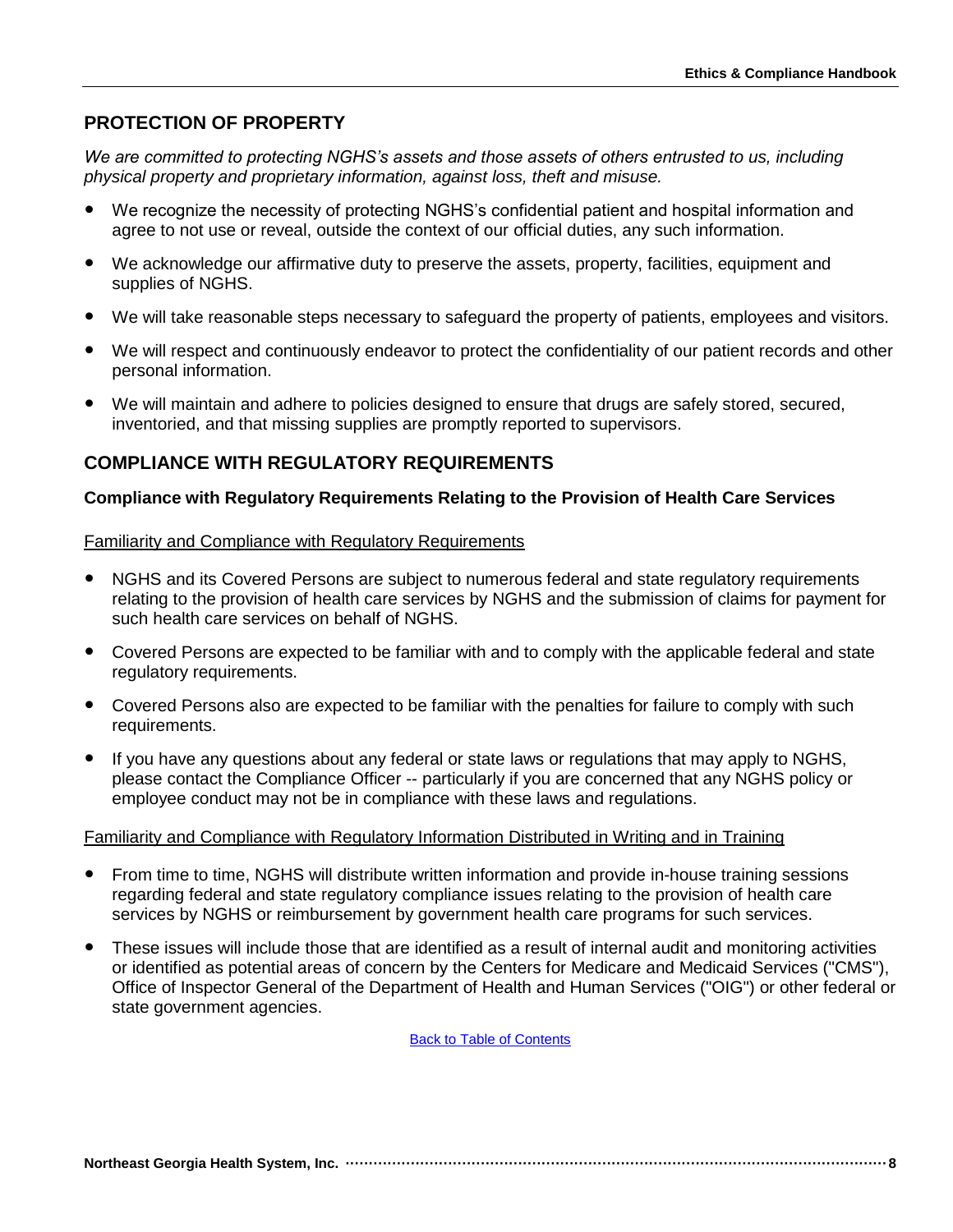Covered Persons shall review such information and address any questions to the Compliance Officer, the Compliance Hotline or his or her immediate supervisor.

#### Licenses, Certifications, Approvals and Accreditations

- NGHS maintains all licenses, certifications, approvals and accreditations necessary for the operation of each health care facility, service or department within the NGHS health care system.
- In addition, NGHS will comply with all applicable requirements for participation in government health care programs, including Medicare and Medicaid, and private health insurance plans to which claims or requests for payment for health care services are submitted on behalf of NGHS.

## <span id="page-11-0"></span>**REPORTING OF COMPLIANCE ISSUES**

#### **Communication**

*We will foster an environment which encourages open communication.*

- We are responsible for sharing ideas, resolving problems or concerns and treating all opinions with respect and consideration.
- We will strive to understand the duties, responsibilities and challenges that face our fellow workers.
- We will raise legitimate questions or concerns in an appropriate manner.
- We will be honest and forthright in any representations made to patients, vendors, payers, other employees and the community.
- Patients have the right to receive information regarding NGHS' policies, procedures and charges.
- We recognize that patients have the right to know the identity and qualifications of all NGHS personnel who provide services to them.
- We will maintain and adhere to policies designed to reasonably ensure the right of patients to participate in decision-making regarding their health care, including disclosing to patients their diagnosis and prognosis. A patient's right to participate in his or her care shall include refusing treatment to the extent permitted by law, and to be informed of the consequences of such action.
- We will take all reasonable steps to allow patients to exercise the right to voice their complaints about care and services provided.
- We are responsible for reading employee communications, including mail outs, employee notices and new and revised policies that are published from time to time in order to stay abreast of information affecting employees.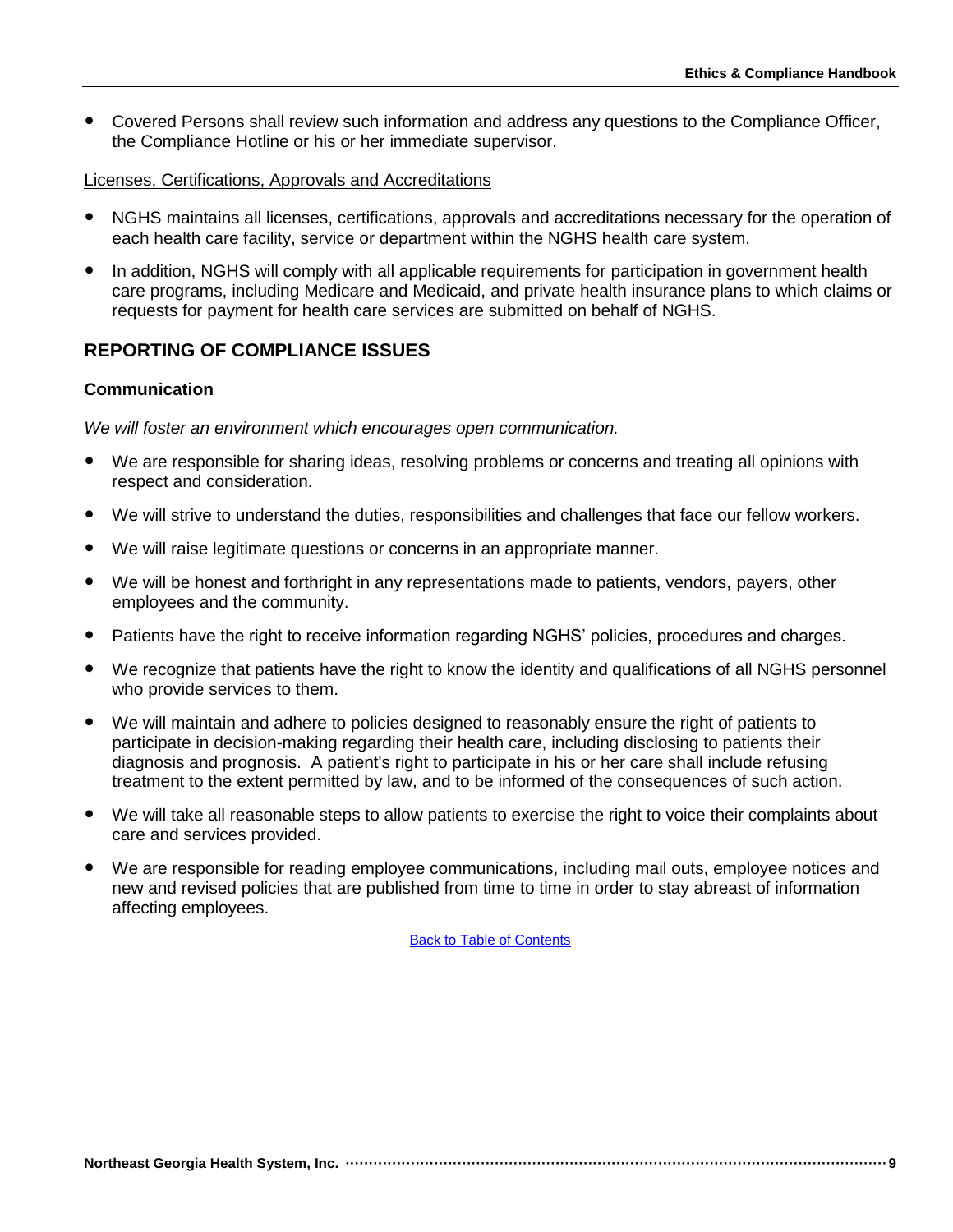## **Addressing Issues and Concerns**

Positive relations and morale can best be achieved and maintained in a working environment where there is ongoing and open communication among everyone here at NGHS. This includes open, candid discussions of employee problems and concerns. You are expected to express your concerns on any issue regarding potential violations of law, regulations, NGHS policies and procedures or the Ethics & Compliance Handbook. To that end, it is the policy of NGHS to provide a workplace in which you can express problems, concerns and opinions in good faith without fear of retaliation or reprisal. We expect you to raise problems and concerns with supervisors and managers. Human Resources policies provide a similar avenue to express problems, concerns or opinions about conduct or performance.

As discussed in more detail below, NGHS will continue to use a Compliance Hotline monitored by an outside company to enable employees to report problems or get answers to questions confidentially. However, the Compliance Hotline is in no way a substitute for addressing concerns with one's supervisor or utilizing NGHS's established grievance or dispute resolution procedures.

## **How to Report Concerns Regarding Compliance Issues**

If a Covered Person has concerns regarding any compliance issue, including any of the standards of conduct and policies and procedures described in this Ethics & Compliance Handbook:

- That Covered Person shall immediately contact one of the following:
	- o his or her supervisor o Chief Compliance Officer: 770-219-3562
	- o Ethics & Compliance Hotline: 1-800-299-6321 o Human Resources: 770-219-3500
	-
	- <sup>o</sup> Corporate Compliance: 770-219-5403 <sup>o</sup> Any member of Management or Administration
- All reports regarding compliance issues shall be forwarded to and will be reviewed and investigated in a timely manner by the Compliance Officer and/or his designee. An investigation will be initiated no later than 72 hours after receipt.
- All reports to the Ethics & Compliance Hotline will be treated as confidentially as possible.

## <span id="page-12-0"></span>**ETHICS & COMPLIANCE HOTLINE**

## **Purpose of the Ethics & Compliance Hotline**

In order to provide Covered Persons with every avenue possible through which to raise their concerns, NGHS has established a Compliance Hotline at 1-800-299-6321.

## **When to Use the Ethics & Compliance Hotline**

All Covered Persons are expected to report immediately to the Compliance Officer or through the Ethics & Compliance Hotline any reasonably suspected or known violations of:

Any law or regulation;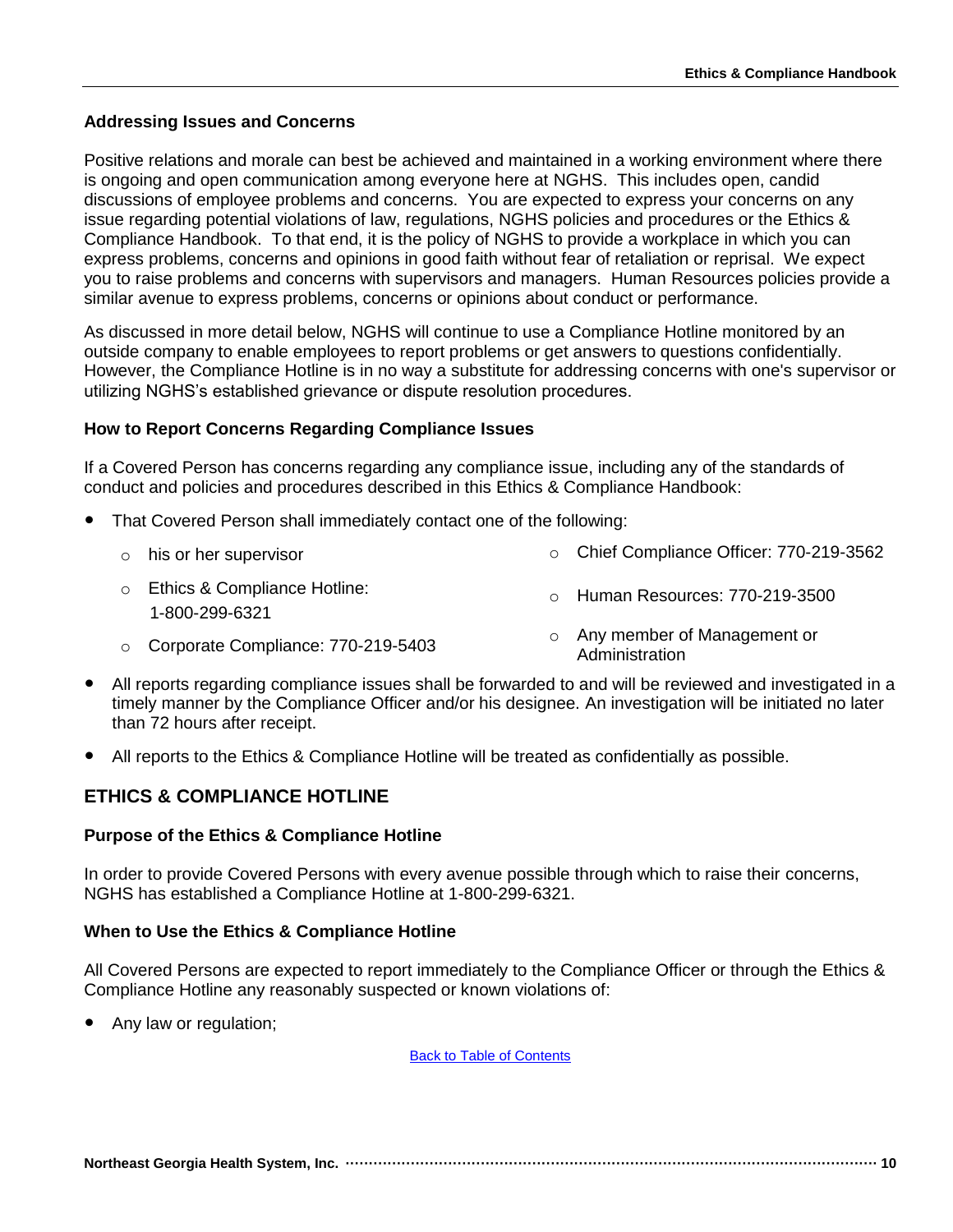- The NGHS standards of conduct and policies and procedures contained in this Ethics & Compliance Handbook; and
- Other compliance policies and procedures that NGHS may adopt from time to time.

#### Any Covered Person:

- who has information that gives him or her reason to believe that another Covered Person is engaged in or plans to engage in conduct prohibited by the Ethics & Compliance Handbook or any other illegal conduct;
- who has any information indicating that any other person or entity associated with NGHS engaged in or plans to engage in conduct prohibited by the Ethics & Compliance Handbook or any other illegal conduct; or
- who is instructed, directed or requested to engage in conduct prohibited by the Ethics & Compliance Handbook or any other illegal conduct;

shall promptly report such information to his or her immediate supervisor, the Compliance Officer, or to the Ethics & Compliance Hotline.

#### **Confidentiality of the Ethics & Compliance Hotline**

- All reports received by the Ethics & Compliance Hotline will be treated as confidentially as possible.
- While NGHS will always strive to maintain the confidentiality of the identity of the reporting individual, there may be a point where the individual's identity may become known or may have to be revealed in certain instances when governmental authorities become involved.
- NGHS will not permit any retaliation against any Covered Person for such good-faith reporting.

#### **Retaliation against Employees for Reporting is prohibited**

- No officer, director, employee, physician, or volunteer shall be discharged, demoted, suspended, threatened, harassed, or otherwise discriminated against regarding employment, compensation, terms, conditions or privileges, because he or she:
	- o reports or is about to report, verbally or in writing, a violation or suspected violation of any law, regulation or NGHS's Ethics & Compliance Handbook; or
	- $\circ$  is requested to participate in an investigation, hearing or inquiry in accordance with any applicable bylaws, contracts, personnel policies of NGHS or in any related court action.
- This section shall not apply to anyone who knowingly makes a false report.

## <span id="page-13-0"></span>**INVESTIGATIONS AND CORRECTIVE ACTION**

#### **Investigation**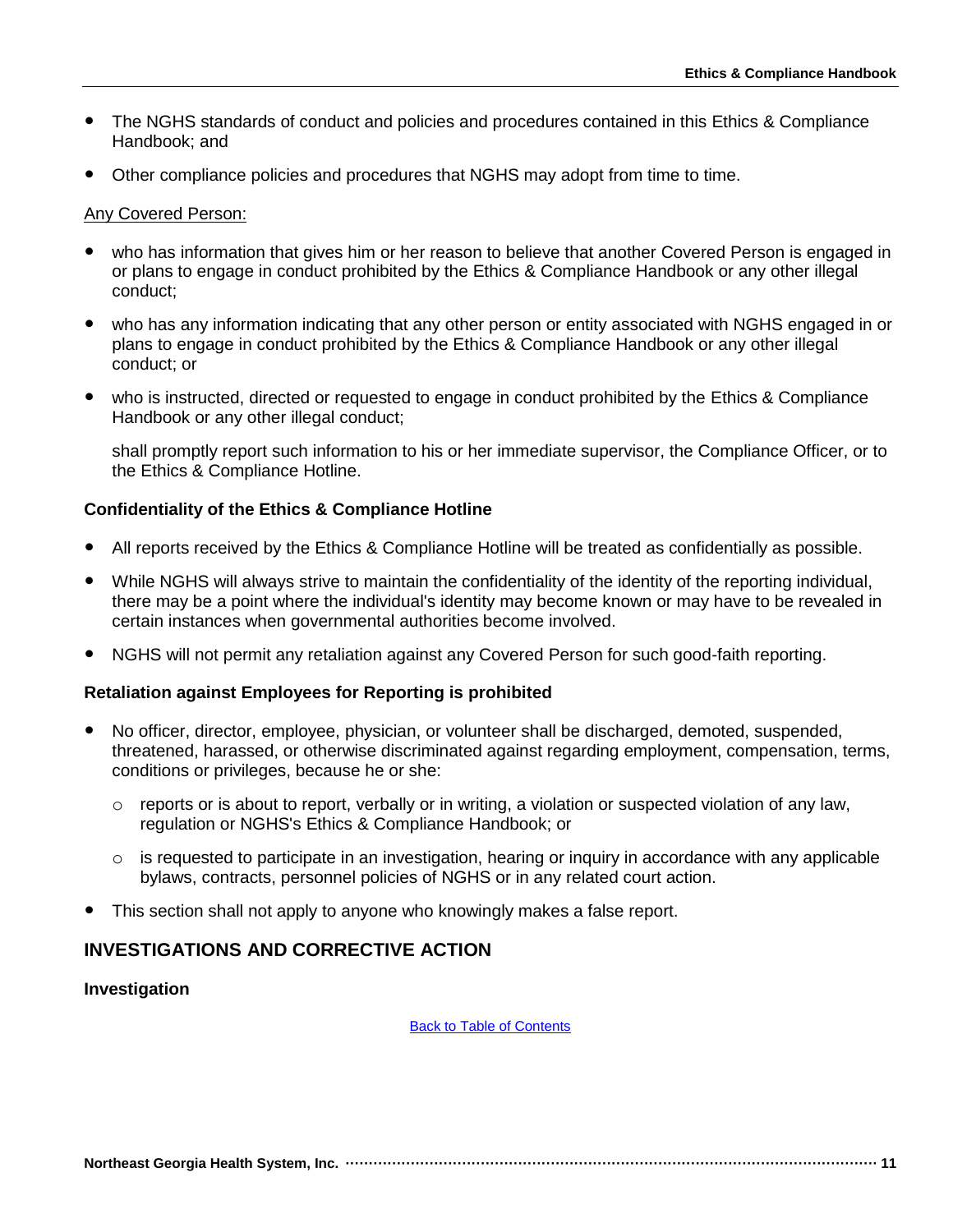#### Procedure for Investigation

No later than 72 hours after receiving report of a known or suspected violation of the policies, procedures and standards of conduct set forth in the Ethics & Compliance Handbook, the Compliance Officer will initiate an investigation of the matter and may consult with outside counsel, as appropriate, to determine whether a violation of the Ethics & Compliance Handbook or other illegal conduct has in fact occurred.

If the Chief Executive Officer is the subject of the report, the Compliance Officer will notify the Chairman of the Board of Trustees, who will convene a committee of the Board to investigate the matter.

- Such investigation will be conducted in the same manner as set forth below for investigations conducted by the Compliance Officer, except that:
- all reports required to be made regarding the investigation will be made to the Chairman of the Board rather than to the Chief Executive Officer; and
- any necessary corrective action will be implemented by the Chairman of the Board, upon referral by the Compliance Officer.

If the Compliance Officer is the subject of the report, the Vice-President of Human Resources shall initiate an investigation. Such investigation will be conducted in the same manner as set forth below for investigations by the Compliance Officer.

## **Components of Investigation**

The Compliance Officer will have use of any available resources necessary for a thorough investigation of alleged violations of the NGHS Compliance Program, the Ethics & Compliance Handbook or other wrongdoing or misconduct. The investigation may include:

o interviews of relevant personnel; o a review of relevant documents; and o engagement of outside counsel or experts as needed.

The Chief Executive Officer will be kept apprised of the progress of any investigation that has been initiated concerning any report of a known, suspected, or potential violation of the Ethics & Compliance Handbook's provisions.

## **Report and Corrective Action**

#### Report of Investigation

At the conclusion of any investigation by the Compliance Officer, a written report may be prepared, under the direction of legal counsel, for the Chief Executive Officer and the NGHS Board of Trustees. The report will describe:

o the substance of the allegations; o the evidence uncovered by the investigation; and o Compliance Officer's findings.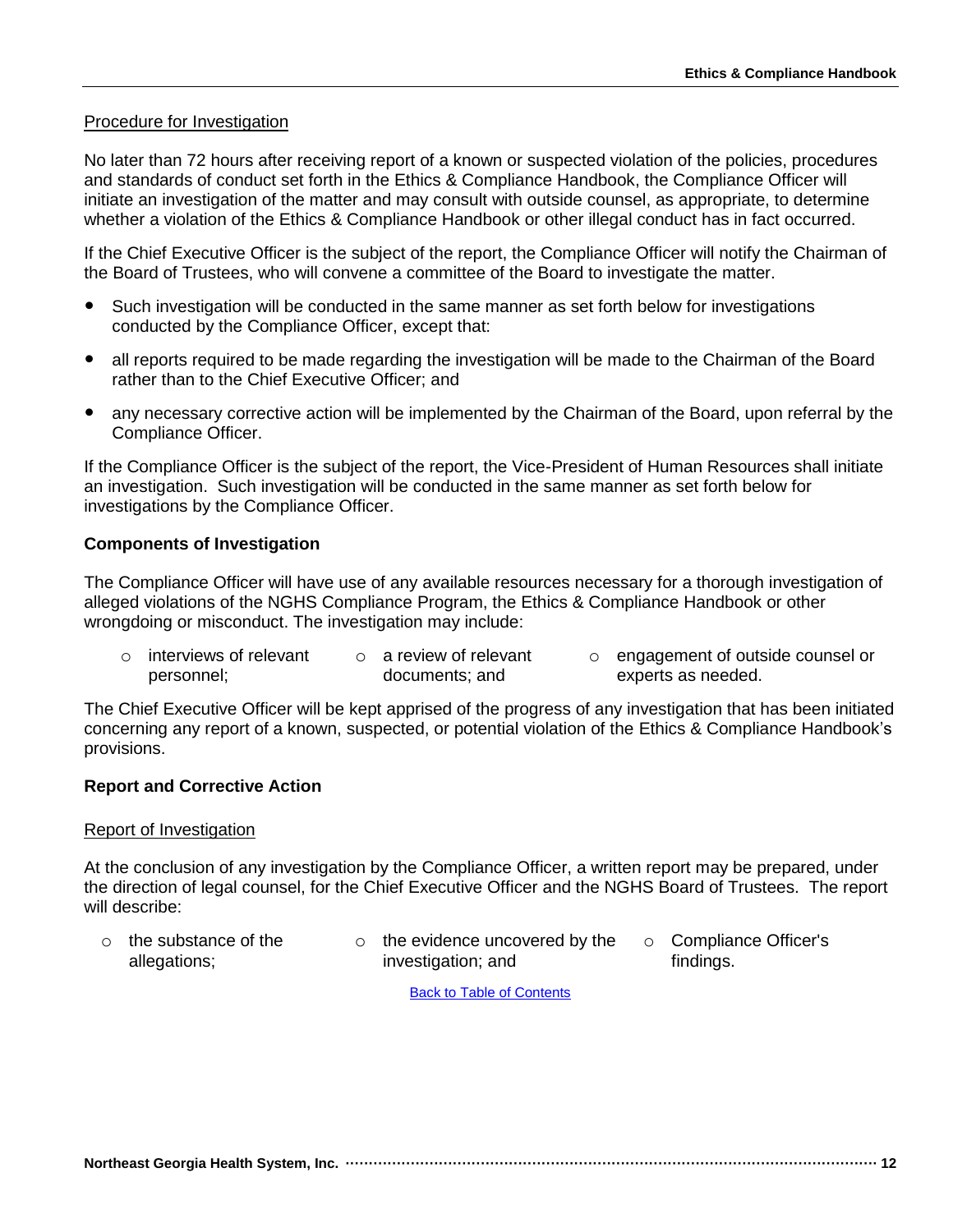## **Recommendation of Corrective Action**

- If, as a result of the investigation, the Compliance Officer determines that a provision of the Ethics & Compliance Handbook has been violated or that other misconduct or wrongdoing has occurred, the Compliance Officer's report will recommend to the Chief Executive Officer the corrective action warranted under the circumstances.
- Where disciplinary action is warranted against NGHS officers, directors, employees, physicians, or volunteers, the Compliance Officer shall consult with NGHS's Vice President of Human Resources regarding the appropriate disciplinary action.
- With the assistance of the Compliance Officer, the Chief Executive Officer will implement all appropriate corrective action, including:
	- o any necessary disciplinary action; o communications to Covered Persons; and o directions that any appropriate refunds to government or private payers be made.
- The Chief Executive Officer will inform and obtain the approval of the NGHS Board of Trustees or affiliate boards as necessary.
- NGHS will submit all corrective action plans, as requested by the Medicare Fiscal Intermediary, the Georgia Department of Medical Assistance or any other federal or state health care programs, on a timely and adequate basis, unless prior written approval for a delay is obtained.

NGHS will diligently identify, pursue and correct problems that gave rise to a request for such corrective action plans, if any.

## <span id="page-15-0"></span>**MONITORING AND AUDITING**

It is not enough to simply have compliance standards. An organization must monitor its progress in complying with the standards set forth in its compliance program. This involves putting processes in place that will both monitor and audit its employees' conduct to detect and correct criminal activities. NGHS intends to comply with this requirement as set forth in Section 8A1.2, Application Note 3 (k) (5), of the Federal Sentencing Guidelines:

The organization must have taken reasonable steps to achieve compliance with its standards, e.g., by utilizing monitoring and auditing systems reasonably designed to detect criminal conduct by its employees.

In order to assure compliance with this policy, NGHS will take the following steps:

#### **Auditing and Monitoring Ethics & Compliance Handbook Implementation**

It will be the responsibility of the Compliance Officer to ensure that an audit of the effectiveness of the Ethics & Compliance Handbook is conducted and that steps are taken as are necessary to assure adherence. To accomplish this, each NGHS facility will be required to monitor, through statistical reports or otherwise, various factors based on the standards outlined in the Ethics & Compliance Handbook. Internal and/or external auditors or consultants may be retained to perform this monitoring. These reports will be given to the Compliance Officer to be used to evaluate the effectiveness of the Ethics & Compliance Handbook. The results will be reported to the NGHS Board of Trustees.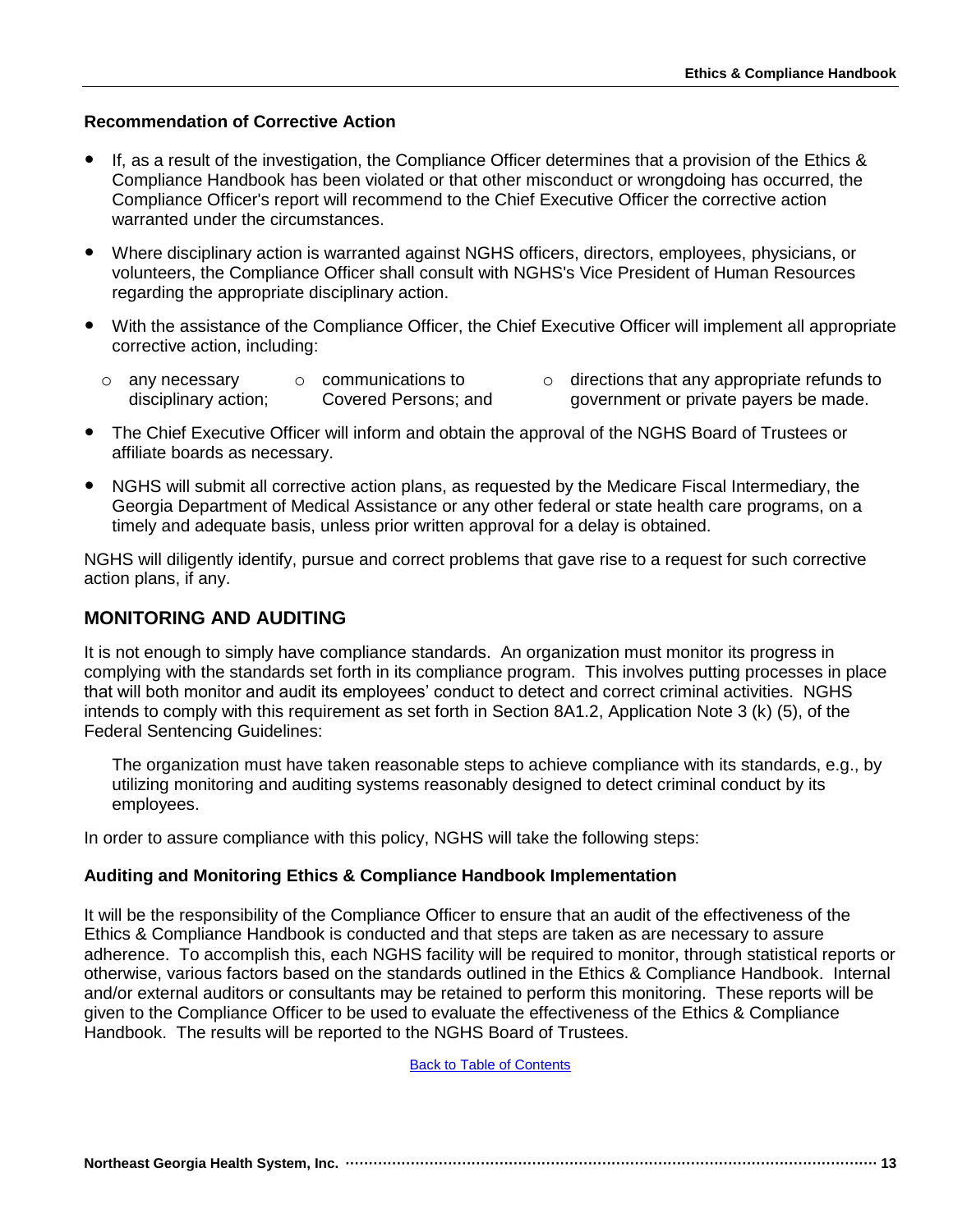To the extent external auditors are used, a firm of certified public accountants designated to perform auditing and accounting for NGHS will be instructed to perform random checks, as part of their regular audits, to verify compliance with the Ethics & Compliance Handbook in accordance with the monitoring system developed by NGHS. The Compliance Officer and corporate approved legal counsel will work with the auditors to develop an audit protocol to accomplish the objectives of this section. These relationships should be executed in a manner that includes protection through the attorney-client privilege.

## <span id="page-16-0"></span>**HEALTH CARE REGULATORY LAWS**

NGHS expects its employees and contractors to refrain from conduct that may violate health care regulatory laws. These laws prohibit:

- the submission of false, fraudulent or misleading claims to any government entity or third-party payer, including:
	- o claims for services not rendered,
	- $\circ$  claims that characterize the service differently than the service actually rendered, or
	- $\circ$  claims that do not otherwise comply with applicable program or contractual requirements;
- direct, indirect or disguised payments in exchange for the referral of patients; and
- making false representations to any person or entity in order to gain or retain participation in a program or to obtain payment for any service.

#### <span id="page-16-1"></span>**NGHS Does Not Pay for Referrals**

- NGHS will not pay or accept payment from anyone -- employees, physicians, hospitals, contractors or other health care professionals and providers -- for patient referrals.
- NGHS will not make payments or provide anything of value, including non-cash benefits (e.g., office space, services of support personnel, etc.) to any individual or entity, including physicians and other health care professionals in exchange for, or in order to induce, patient referrals.
- NGHS accepts patient referrals and admissions based solely on the patient's clinical needs as determined by a physician and NGHS's ability to render the needed services.

#### **Fair Market Value**

Any payments to physicians, other health care professionals and providers, or other individuals or entities that provide items or services in connection with the delivery of health care services by NGHS must represent the fair market value of specific items or services provided or rendered pursuant to a written contract that has been approved through the NGHS contract approval process.

#### **Guidelines for Appropriate Referrals by Non-Employees and Employees**

 Physicians and other health care professionals who are not employees of NGHS are free to refer patients to any person or entity they deem appropriate, and as requested by the patient.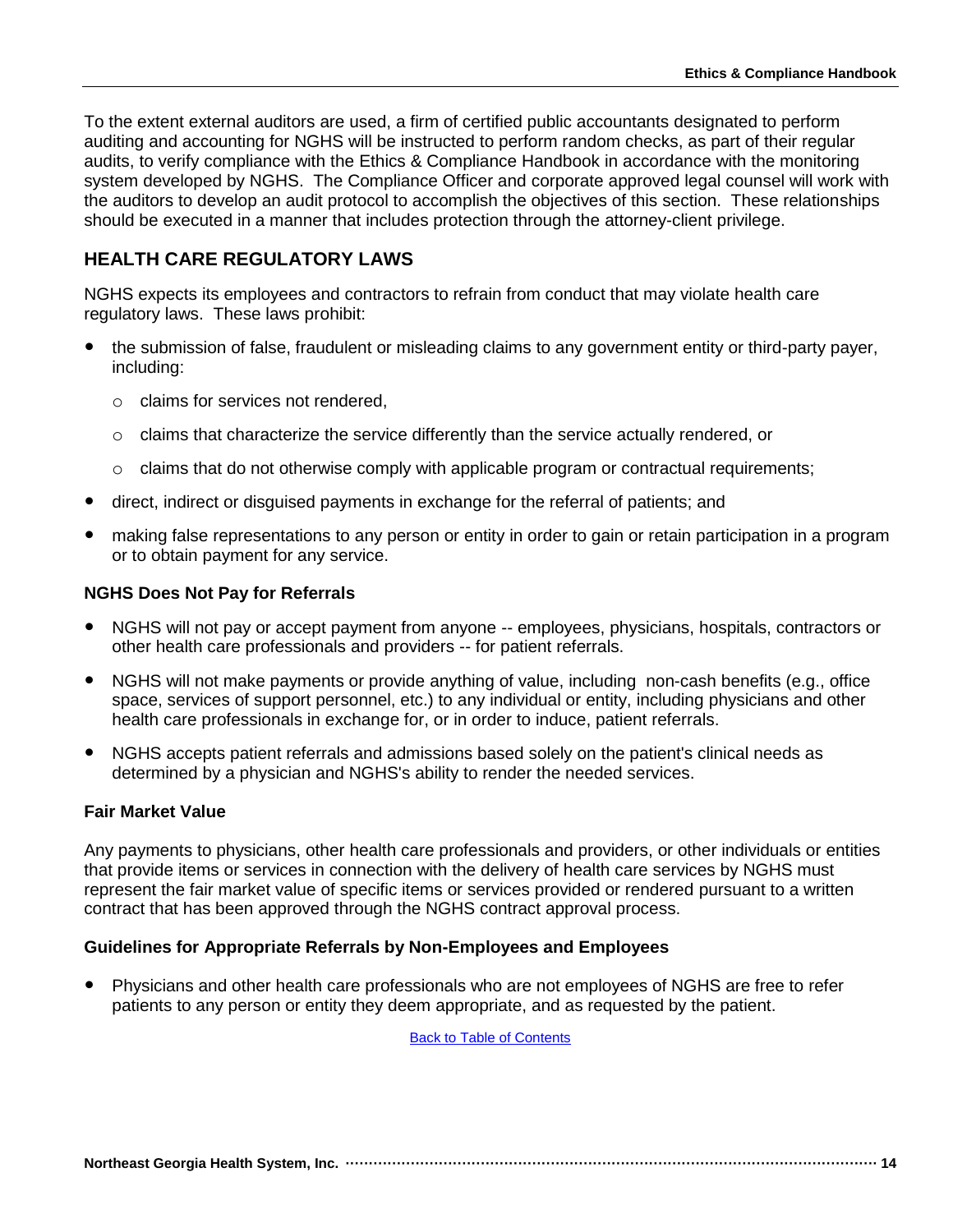- Where employees of NGHS are in a position to make referrals to physicians and other health care professionals, they must make such referrals based on the clinical needs and preferences of the individual seeking treatment.
- In any case, referrals by employees of NGHS to physicians and other health care professionals must be made without regard to the number of referrals any physician or other health care professional has made to NGHS.

#### <span id="page-17-0"></span>**Compliance with Federal and State Laws**

Any financial or other business arrangements between NGHS and physicians, or with other health care professionals or providers, or with any contractor who provides any item or service reimbursed by any federal or state health care program, must be structured to comply with all applicable federal and state fraud and abuse laws, including the Anti-Kickback Statute, the Stark Law and the Georgia Self-Referral Act.

#### **Federal and State Prohibitions Regarding Fraud and Abuse**

It is the policy of NGHS to obey the law and to work to stop and eliminate waste, fraud and abuse with respect to payments to NGHS from federal or state programs providing payment for patient care. This policy applies to all employees, management, contractors and agents of NGHS. Information is included concerning tools federal and state agencies use to fight fraud, waste and abuse in the administration of federal and state health programs at NGHS. Specifically, it will address the following:

- A summary of the Federal False Claims Act
- A summary of the Federal Program Fraud Civil Remedies Act
- A summary of laws of the state of Georgia addressing fraud and abuse and training requirements on policies and procedures

#### <span id="page-17-1"></span>**The Federal False Claims Act**

The False Claims Act ("FCA"), 31 U.S.C. § 3279 establishes:

- liability for any person who knowingly presents or causes to be presented a false or fraudulent claim to the U.S. government for payment.
- liability for retaining an "identified" overpayment.
- Qui Tam "Whistleblower" provisions that encourage individuals to come forward and report misconduct involving false claims, allowing any person with actual knowledge of allegedly false claims to the government to file a lawsuit on behalf of the U.S. government. Whistleblowers are protected from retaliation.

The FCA is a federal statute that covers fraud involving any federally funded contract or program, including the Medicare and Medicaid programs. It prohibits knowingly making a false claim to the government or for retaining an "identified" overpayment. False claims can take the form of billing the government for a product or a service that was not provided, overcharging the government for a product or service, billing the government for a more costly product or service than was actually provided to the patient, underpaying money owed to the government and billing the government for one thing while providing another.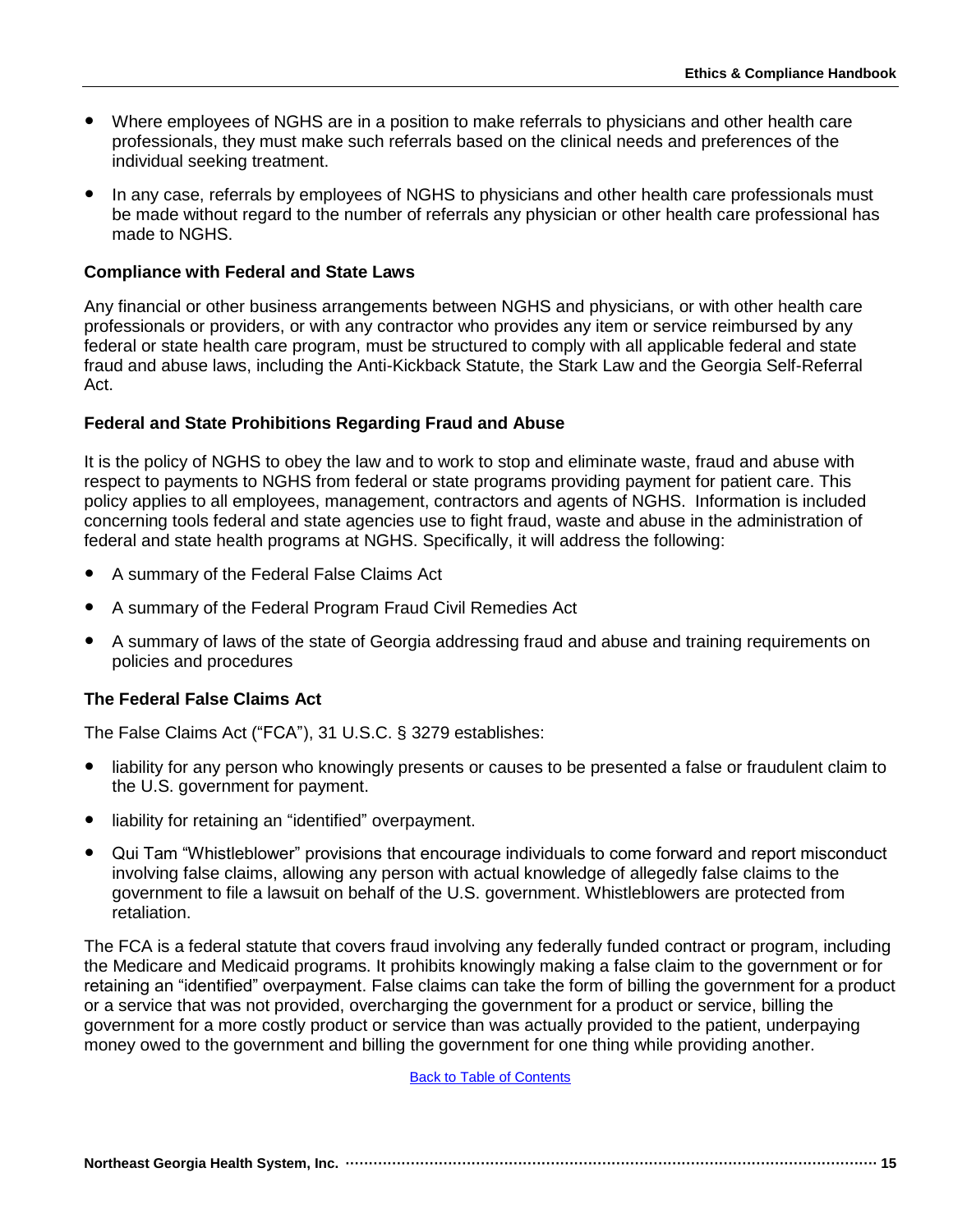Any case alleging a violation of the FCA must be brought within six years of the submission of the false claim at issue.

#### Qui Tam (Whistleblower) Provisions

Any person may bring an action under the FCA (called a *qui tam* or whistleblower lawsuit) in federal court. The federal government is served with a copy of the lawsuit papers and the case is sealed, meaning it is not available to the public, for at least 60 days. During that time, the federal government investigates the allegations made by the whistleblower. After the 60 day period (or any extensions of that time granted by the court) has expired, the government may pursue the matter in the name of the US government, or decline to proceed. If the government declines to proceed, the whistleblower can bring the action on their own in federal court. If the government proceeds with the case and is successful, the whistleblower may receive between 15 and 25 percent of any proceeds, depending upon the whistleblower's contribution to the success of the case. If the government declines to pursue the case, and the whistleblower successfully prosecutes the case, the whistleblower can receive between 25 and 30 percent of the proceeds of the case, plus reasonable expenses and attorney's fees and costs.

#### Non-Retaliation

An employer cannot discriminate or retaliate against any employee who initiates a whistleblower lawsuit. The whistleblower can initiate a lawsuit against the employer for any job related losses resulting from any discrimination or retaliation.

#### Penalty for Violations

The FCA is not a criminal statute. Penalties for violations of the False Claims Act include civil monetary penalties ("CMP") ranging from \$10,781 to \$21,563 for each false claim submitted. In addition to this CMP, providers and suppliers can be required to pay three times the amount of damages sustained by the U.S. Government. If a provider or supplier is convicted of a False Claims Act violation, the government may seek to exclude the provider or supplier from participation in federal health care programs.

#### Medicare Reporting and Returning of Self-Identified Overpayments CMS 6037-F Final Rule

The Centers for Medicare & Medicaid Services (CMS) has published a final rule that requires Medicare Parts A and B health care providers and suppliers to report and return overpayments by the later of the date that is 60 days after the date an overpayment was identified, or the due date of any corresponding cost report, if applicable. Failure to return overpayments may subject providers and suppliers to liability under the False Claims Act.

#### <span id="page-18-0"></span>**Program Fraud Civil Remedies Act**

The Program Fraud Civil Remedies Act ("PFCRA") contains civil monetary penalties for making false claims that are separate from and in addition to the judicial or court remedy for false claims provided by the FCA. The PFCRA prohibits a person from submitting a claim to the government that is:

False, fictitious or fraudulent; or,

**Back t[o Table of Contents](#page-2-0)**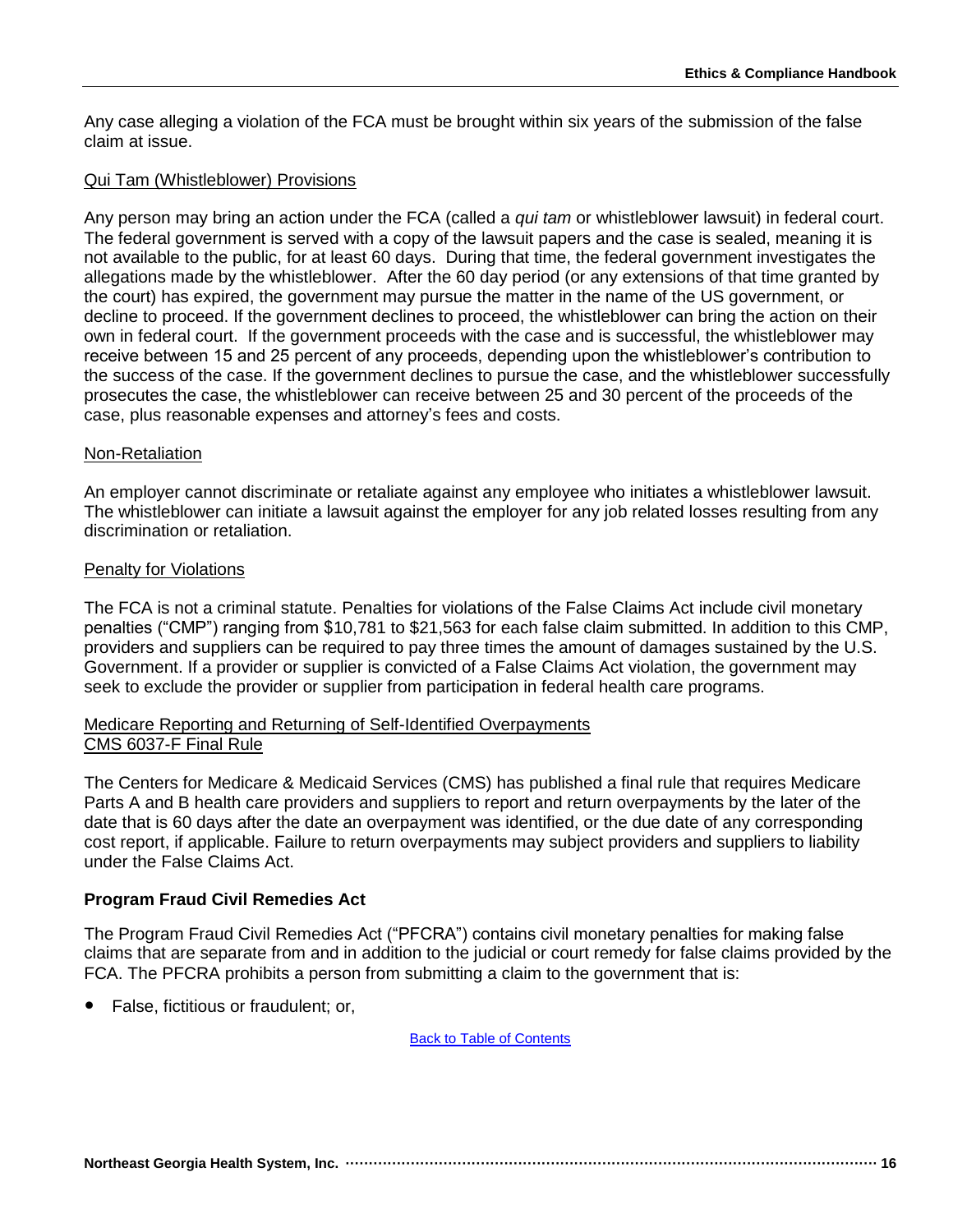- Includes or is supported by written statements that are false, fictitious or fraudulent; or,
- Includes or is supported by a written statement that omits a material fact, the statement is false, fictitious or fraudulent as a result of the omission, and the person submitting the statement has a duty to include the omitted facts; or
- For payment for property or services not provided as claimed.

#### Penalty for Violations

A violation of the PFCRA may result in a \$21,563 + civil penalty for each improper claim. In addition, an assessment of two times the amount of the improper claim may be made, unless the claim has not actually been paid.

A person also violates the PFCRA if they submit a written statement which they know or should know asserts a material fact which is false, fictitious or fraudulent, or omits a material fact and is false, fictitious or fraudulent as a result of the omission. In this situation, there must be a duty to include the fact and the statement submitted contains a certification of the accuracy or truthfulness of the statement. A violation of the prohibition for submitting an improper statement carries a civil penalty of up to \$5,500.

#### <span id="page-19-0"></span>**Georgia False Medicaid Claims Act (O.C.G.A §§ 49-4-168 to -168.6)**

The Georgia False Medicaid Claims Act (GA-FCA) focuses on the filing of improper or fraudulent Georgia Medicaid claims. The GA-FCA is not a criminal statute; rather, it provides for civil remedies against violators. The GA-FCA prohibits, among other things:

- Knowingly presenting or causing to be presented to the Georgia Medicaid program a false or fraudulent claim for payment or approval;
- Knowingly making, using, or causing to be made or used, a false record or statement to get a false or fraudulent claim paid or approved by the Georgia Medicaid program;
- Conspiring to defraud the Georgia Medicaid program by getting a false or fraudulent claim allowed or paid; or
- Knowingly making, using or causing to be made or used, a false record or statement to conceal, avoid, or decrease an obligation to pay, repay, or transmit money or property to the State of Georgia.

All GA-FCA lawsuits must be filed within the later of: (i) 6 years of the date of the violation; or (ii) 3 years of the date when material facts of the violation are or reasonably should have been known by the state official responsible to act under the circumstances. No GA-FCA lawsuit may be filed more than 10 years after the date of the violation that is the subject of the lawsuit.

#### Penalty for Violations

Any individual or entity that violates the GA-FCA may be fined a civil penalty of not less than \$5,500 and not more than \$11,000 for each false or fraudulent claim, plus three times the amount of damages which the Georgia Medicaid program sustains because of the false or fraudulent claims. Violators may also be liable to the State for all costs of any civil action brought to recover the penalties.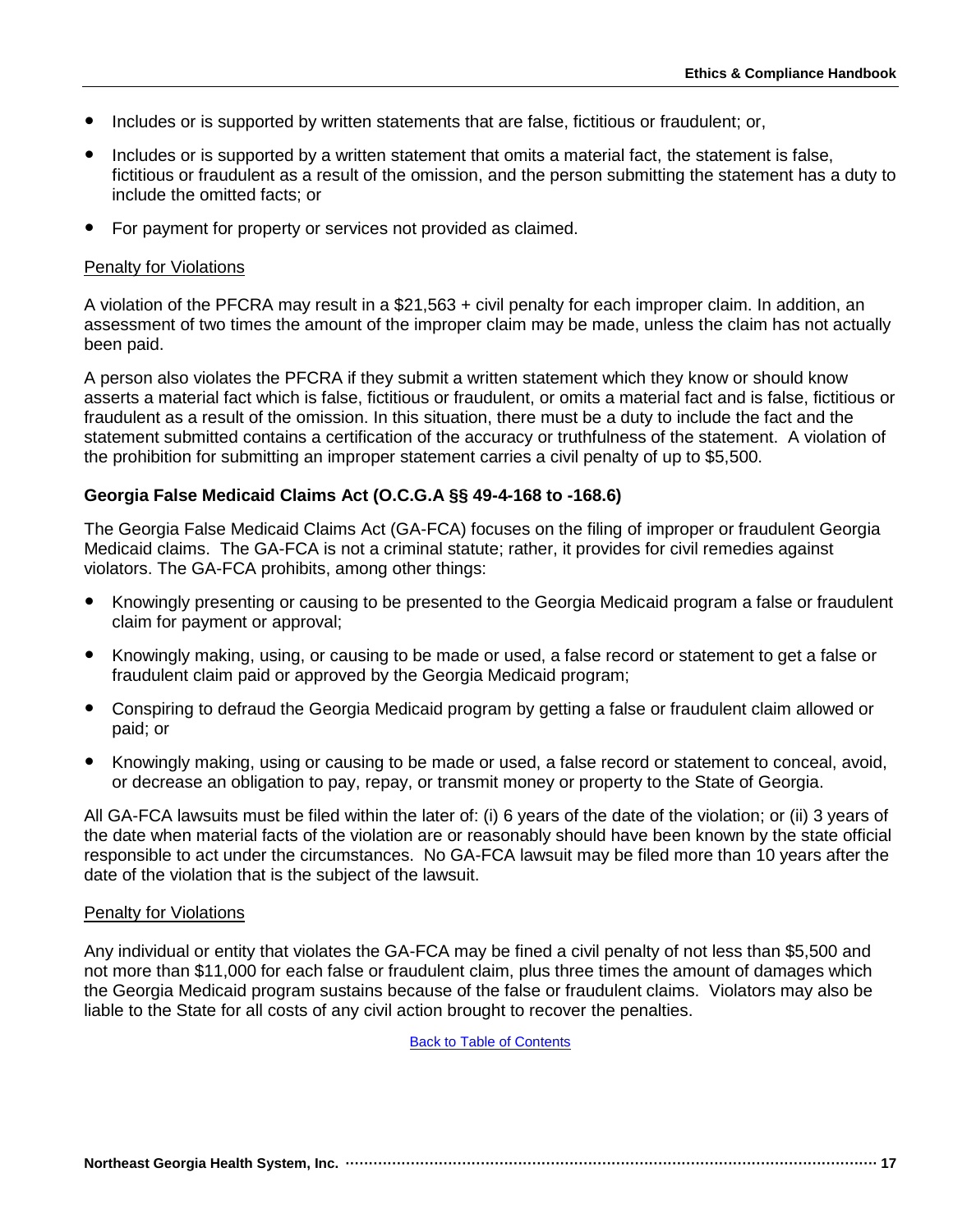#### Who may file a GA-FCA Lawsuit

The Attorney General of Georgia and private persons, on behalf of the State, may file GA-FCA lawsuits in any state court. In the case of a GA-FCA lawsuit brought by a private person, the Attorney General of Georgia may pursue the matter, settle the matter, or decline to proceed. The private person may collect between 0% and 30% of the judgment or settlement, depending on, among other things, the information provided by the private person, the private person's contribution to the success of the case and whether the Attorney General pursues the matter.

#### Prohibition against Employee Discrimination

Any employee who is discharged, demoted, suspended, threatened, harassed, or suffers any other manner of discrimination as a result of bringing or cooperating in a GA-FCA lawsuit is entitled to relief.

## <span id="page-20-0"></span>**O.C.G.A 49-4-146.12 Medicaid Unlawful Payment Statute (the "Statute").**

#### Generally, the Statue makes it unlawful:

- For any person or provider to obtain, attempt to obtain, or retain for himself, herself, or any other person any medical assistance or other benefits or payments under the Statute, or under a managed care program operated, funded, or reimbursed by the Georgia Medicaid program, to which the person or provider is not entitled, or in an amount greater than that to which the person or provider is entitled, when the assistance, benefit, or payment is obtained, attempted to be obtained, or retained, by:
	- o Knowingly and willfully making a false statement or false representation;
	- o Deliberate concealment of any material fact; or
	- o Any fraudulent scheme or device; or
- For any person or provider knowingly and willfully to accept medical assistance payments to which he or she is not entitled or in an amount greater than that to which he or she is entitled, or knowingly and willfully to falsify any report or document required under the Statute.

#### Penalty for Violations

Violation of the Statute is a felony. If a person is found guilty of a violating the Statute, they can be punished with a fine of not more than \$10,000 or by imprisonment for up to ten years, or both a fine and imprisonment.

In addition to criminal penalties, under the Statute, any person committing abuse shall be liable for a civil monetary penalty equal to two times the amount of any excess benefit or payment. "Abuse" is defined as knowingly obtaining or attempting to obtain medical assistance or other benefits or payments to which the person or provider knows he or she is not entitled. Isolated instances of unintentional errors in billing, coding, and costs reports are not considered abuse. Neither is miscoding, if there is a good faith basis **t**hat the codes used were appropriate under Medicaid's policies and procedures and there was no deceptive intent on the part of the provider.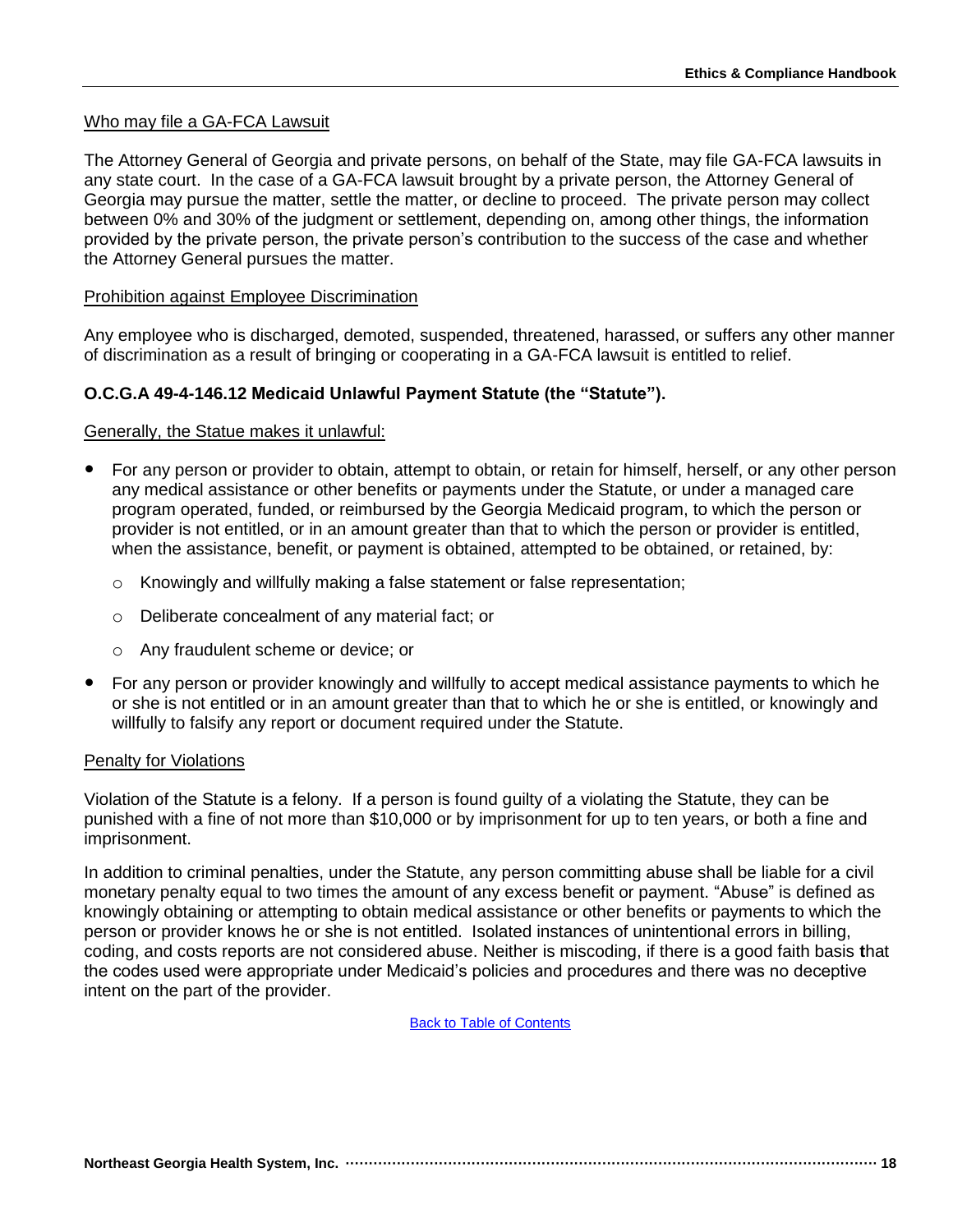In addition to any other penalties provided by law, each person violating the Statute is liable for a civil penalty equal to the greater of (1) three times the amount of any excess benefit or payment or (2) \$ 1,000.00 for each excessive claim. This civil penalty accrues interest of 12% per year.

## <span id="page-21-0"></span>**Ga. Comp. R. & Regs, r. 290-9-7-.12 Human Resources Management**

Georgia hospital licensing regulations require hospitals to implement a planned program of training for their employees, which includes at least the following:

- 
- Policies and procedures for maintaining patients' medical records;
- The updating of job-specific skills or knowledge.
- Hospital policies and procedures;  $\bullet$  Fire safety, hazardous materials handling and disposal, and disaster preparedness;
	- The infection control program and procedures;

#### Penalty for Violations

Failure to comply with the hospital licensing regulations may subject the hospital to sanctions and/or revocation of its license.

#### **Federal and State Prohibitions Regarding Referrals**

#### <span id="page-21-1"></span>**Anti-Kickback Statute and Stark Law**

The Medicare and Medicaid Patient and Program Protection Act of 1987, 42 U.S.C. § 1320a-7b (b), as amended (the "Anti-Kickback Statute") prohibits:

- the knowing and willful solicitation, offer, receipt or payment of any remuneration (defined broadly to include anything of value) in exchange for a referral or which is intended to induce a referral for the furnishing or arranging for the furnishing of any item or service for which payment may be made in whole or in part under a federal health care program, including the Medicare and Medicaid programs; and
- the knowing and willful solicitation, offer, receipt or payment of remuneration in exchange for or which is intended to induce the purchase, lease, order or arranging for or recommending the purchase, lease or order of any good, facility, service or item for which payment may be made in whole or in part under a federal health care program, including Medicare and Medicaid.

#### **The Stark Law**

The Stark Law, 42 U.S.C. § 1395nn, prohibits a physician who has a direct or indirect financial relationship with an entity from referring patients to that entity to receive a designated health service for which payment may be made under Medicare or Medicaid unless the financial relationship meets the requirements of an exception to the Stark Law. The prohibition also applies if a physician's immediate family member has a direct or indirect financial relationship with the entity. A financial relationship can exist by virtue of ownership, investment or compensation arrangement with an entity. The law is triggered by the mere fact that a financial relationship and a referral for designated health services exist. The physician's intent when he or she makes a referral is irrelevant.

#### Back t[o Table of Contents](#page-2-0)

**Northeast Georgia Health System, Inc. ·················································································································· 19**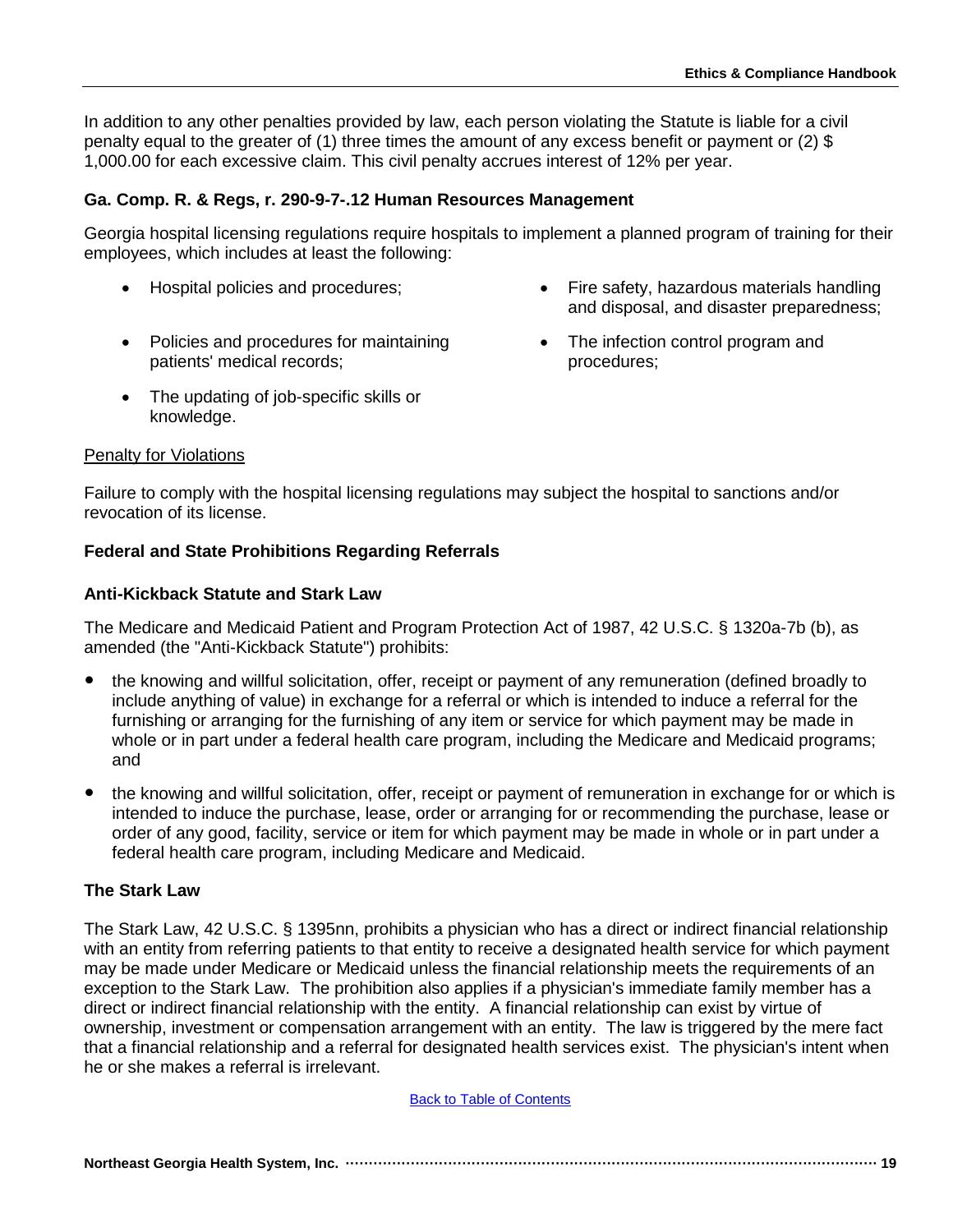#### What Constitutes a Designated Health Service

- Clinical laboratory services **Access 2008** Physical therapy services
- 
- Radiology and certain other imaging services Radiation therapy services and supplies
- Durable medical equipment and supplies Home health services
- Prosthetics, orthotics, and prosthetic devices and supplies
- 
- 
- Occupational therapy services **Supervices** Speech language pathology services
	-
	-
	- Parenteral and enteral nutrients, equipment and supplies
- Outpatient prescription drugs **Inpatient and outpatient hospital services**

## What Constitutes a Financial Relationship and a Referral

A physician has a financial relationship with an entity if he or she (or an immediate family member) has an ownership or investment interest in that entity or a compensation arrangement with the entity.

A physician makes a referral when he or she makes a request for an item or service covered by Medicare or Medicaid. It includes situations in which a physician requests a consultation with another physician and covers any test or procedure that the other physician orders, performs, or supervises. A physician also makes a referral for services when he or she requests or establishes a plan of care that includes a designated health service be provided to a patient.

#### Penalty for Violations

A violation of the Anti-Kickback Statute is a felony crime punishable by up to five years imprisonment and a fine of \$25,000 for each violation. A violation of the Stark Law is not a felony, but the entity with which the physician (or immediate family member) has a financial relationship cannot submit a claim for any designated health services provided pursuant to a prohibited referral. A violation of the Anti-Kickback Statute or the Stark Law may result in significant civil penalties, including civil monetary penalties up to \$73,588 for each violation under the Anti-Kickback Statute, \$23,863 for each violation under Stark Law, and possible exclusion from participation in federal health care programs.

#### Georgia's Patient Self-Referral Act

Similarly, under Georgia's Patient Self-Referral Act, O.C.G.A. § 43-1B-1 et seq., a health care provider may not refer a patient for the provision of designated health services to an entity in which the health care provider has an investment interest.

 A violation of this statute may result in civil monetary penalties being assessed against the violator, and a health care provider who violates this statute may be subject to disciplinary action by such provider's licensing board.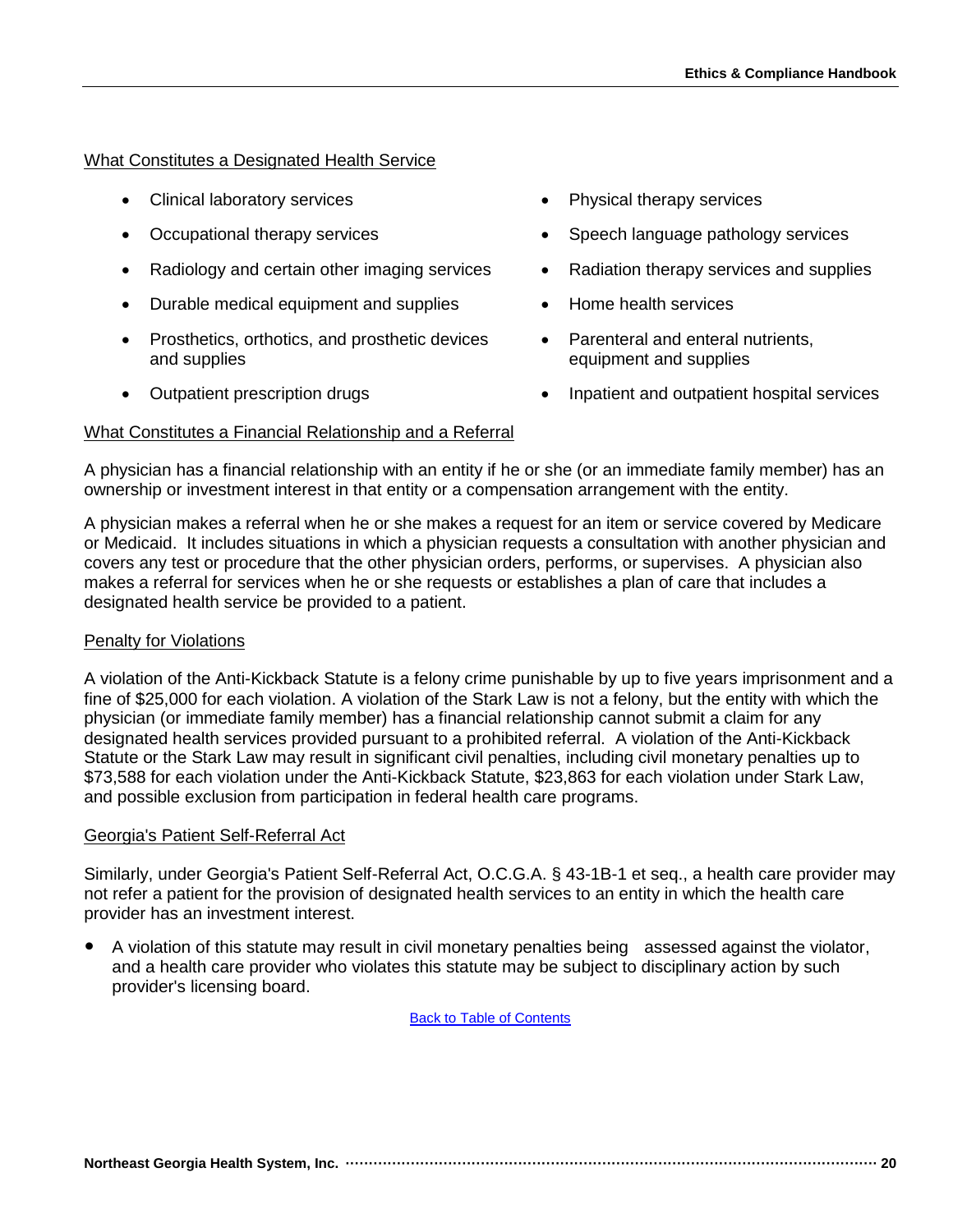## **Federal Law Regarding Protection of Health Information**

## <span id="page-23-0"></span>**Health Insurance Portability & Accountability Act (HIPAA) Administrative Simplification Provisions**

NGHS is committed to complying with existing privacy rules, security and transaction rules as well as any additional rules to be finalized under HIPAA's Administrative Simplification provisions.

To comply with the requirements of the Final Privacy and Security Rules, issued by the United States Department of Health and Human Services under its authority granted by Congress in the HIPAA of 1996, NGHS has adopted two documents: the Privacy Protection Manual and the Security Manual.

Copies of both manuals are available to areas throughout NGHS and are also viewable on the compliance intranet site.

Policies of NGHS that may conflict with any provision of the Privacy Protection Manual or the Security Manual shall be resolved in favor of the privacy of the patient or compliance with either Rule.

The Final Privacy Rule is located at 45 C.F.R. Parts 160 and 164, while the Final Security Rule is located at 45 C.F.R. Parts 160, 162 and 164.

Any questions may be directed to the NGHS privacy office at 770-219-5403.

#### <span id="page-23-1"></span>**Health Information Technology for Economic & Clinical Health Act (HITECH)**

The Health Information Technology for Economic and Clinical Health Act (HITECH Act or "The Act") is part of the American Recovery and Reinvestment Act of 2009 (ARRA). ARRA contains incentives related to health care information technology in general (e.g. creation of a national health care infrastructure) and contains specific incentives designed to accelerate the adoption of electronic health record (EHR) systems among providers.

Because this legislation anticipates a massive expansion in the exchange of electronic protected health information (ePHI), the [HITECH Act](http://www.hipaasurvivalguide.com/hitech-act-text.php) also widens the scope of privacy and security protections available under HIPAA; it increases the potential legal liability for non-compliance; it provides for more enforcement and requires patients to be notified in the event of a "breach" of their "unsecured protected health information".

#### **Refer Questions to the Compliance Officer**

If questions arise regarding whether a proposed business arrangement is in compliance with federal or state laws that prohibit payments in exchange for the purchase of items or services or for the referral of patients, the Compliance Officer must be consulted in order to determine whether the proposed arrangement is acceptable.

#### **NGHS Does Not Pay Patients**

While the care, treatment and service of indigent patients is an important part of NGHS's mission, NGHS does not pay patients to use its services.

Permitted Financial Accommodation to Patients

**Back t[o Table of Contents](#page-2-0)**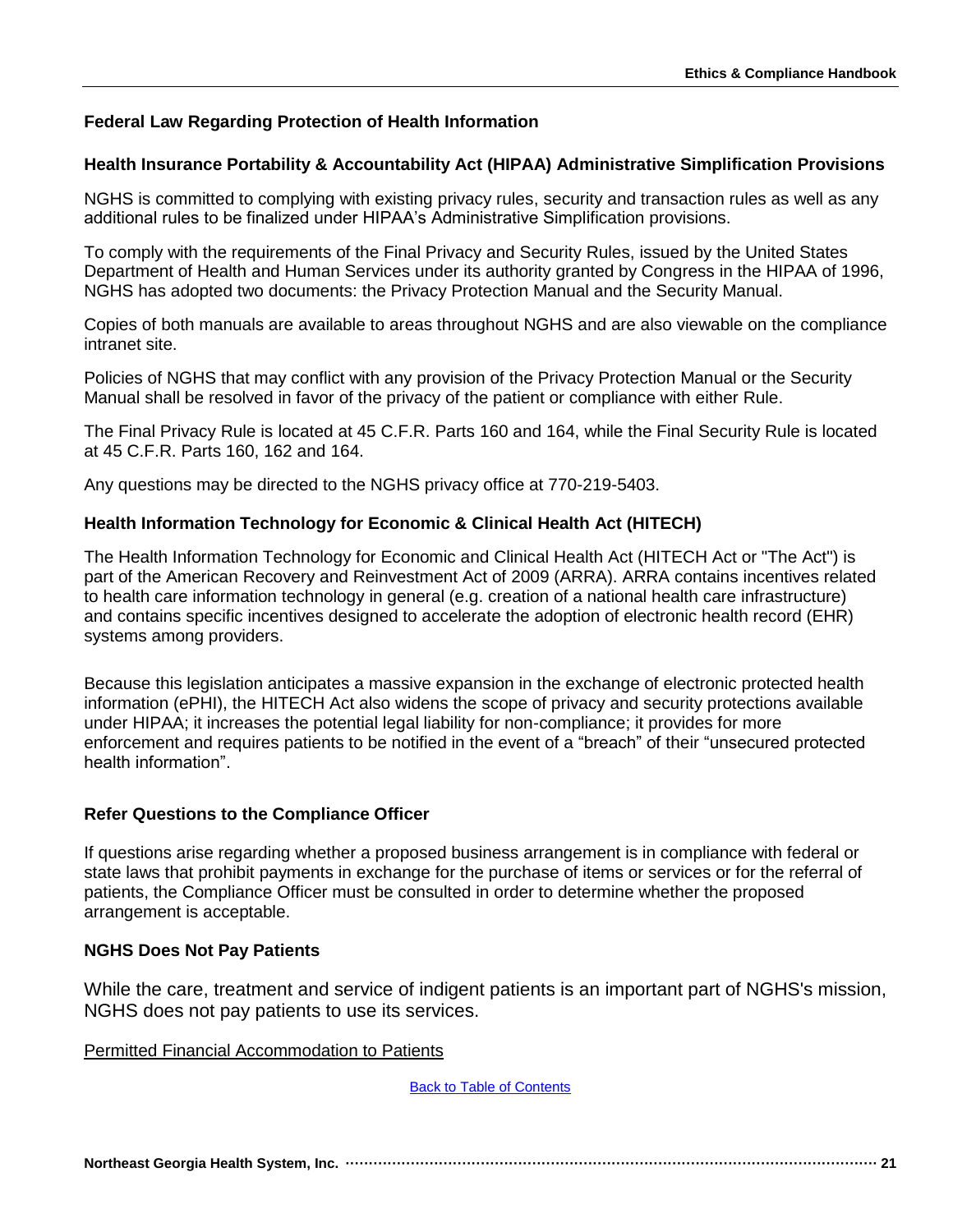- Under appropriate circumstances, NGHS may provide appropriate financial accommodation (such as allowing monthly payments over time) or may waive patient copayment or deductible amounts based on an assessment of the individual patient's financial condition. NGHS does not routinely waive the payment of any co-payments and deductibles.
- Any such monthly payment arrangements or waivers of copayment or deductible amounts on the basis of financial hardship must be:
	- o documented in writing; o approved by Patient Financial Services; and
- o in accordance with established Patient Financial Services policies and procedures.

#### Prohibited Financial Benefits to Patients

NGHS will not waive insurance copayments or deductibles, or otherwise provide financial or non-cash benefits (e.g., free services) to individuals in order to induce such individuals to request or receive health care services from NGHS.

## <span id="page-24-0"></span>**Emergency Medical Treatment & Active Labor Act (EMTALA)**

NGHS complies with the Emergency Medical Treatment and Active Labor Act ("EMTALA"), 42 U.S.C. § 1395dd, in providing emergency medical treatment to all patients, regardless of ability to pay.

- NGHS will appropriately report incidents where other hospitals and health care providers transfer their patients to NGHS in a manner that violates EMTALA.
- Anyone with an emergency medical condition is examined, treated and admitted based on medical necessity, not on ability to pay.
- In an emergency situation, financial and demographic information will be obtained only after the immediate medical needs of the patient are addressed.
- A patient with an emergency medical condition will only be transferred to another facility if the patient's medical needs cannot be met at the NGHS facility and appropriate care is knowingly available at another facility or if the patient requests such a transfer in writing.
- Hospitals and physicians who violate EMTALA may be subject to substantial civil fines, termination from the Medicare program, and civil actions by individuals and other hospitals that suffer harm or loss as a result of an EMTALA violation.
- Any questions or concerns regarding EMTALA or possible EMTALA violations should be directed to NGHS's Compliance Officer.

## <span id="page-24-1"></span>**ENVIRONMENTAL LAWS**

NGHS is committed to protecting and maintaining the quality of the environment and to promoting the health and safety of its employees, patients and community. To meet these responsibilities, Covered Persons are expected to support this commitment by:

 operating in full compliance with both the letter and spirit of environmental, health, and safety laws and regulations;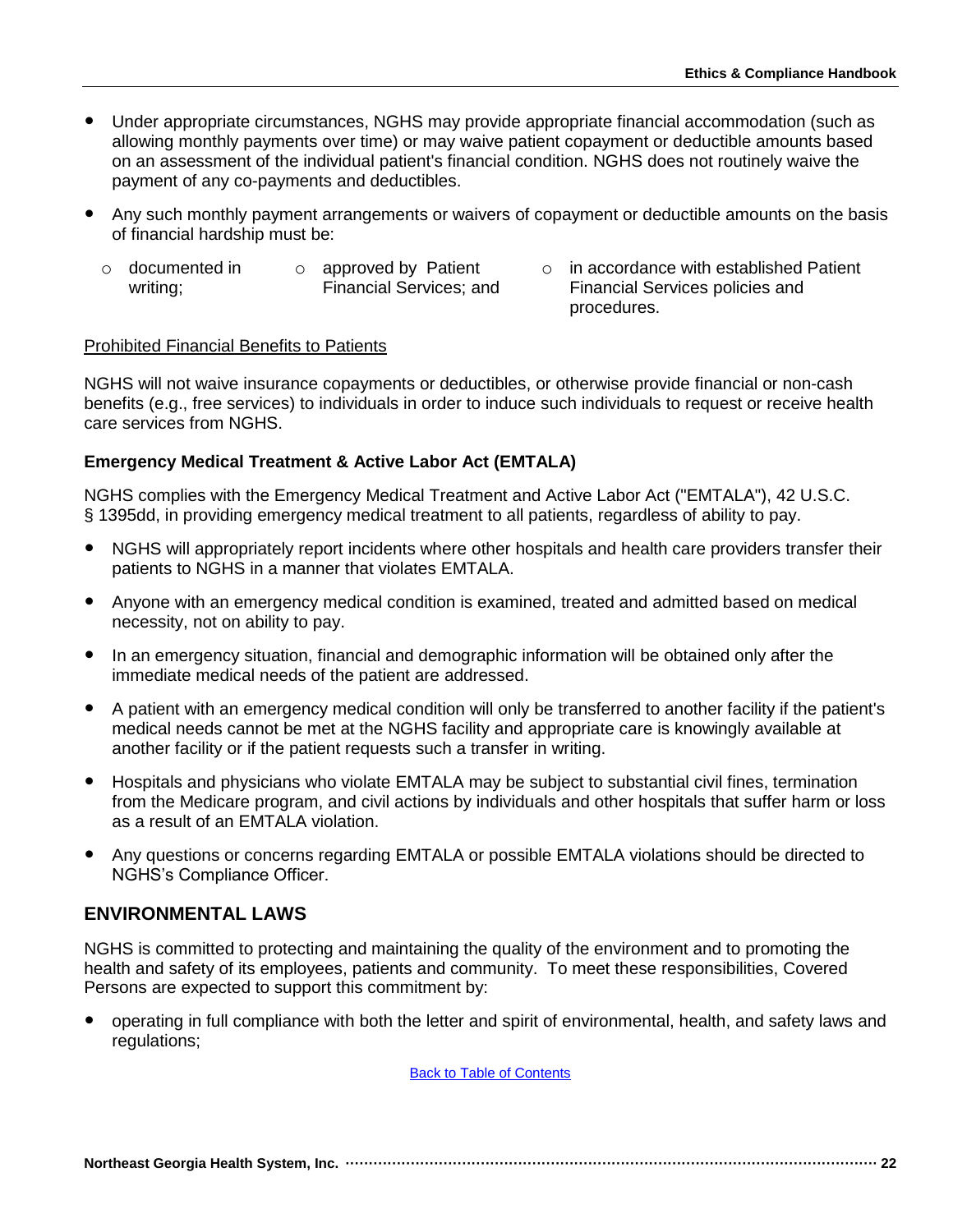- consistently implementing all work practices taught in NGHS-sponsored education and training programs to prevent personal injury and property loss;
- actively encouraging care and regard for the environment among work colleagues and in the community;
- immediately reporting any environmental, health or safety problems to supervisors;
- identifying opportunities to improve environmental, health and safety programs; and
- being prepared to implement emergency preparedness plans if necessary.

Reports of any actual or potential environmental, health or safety problems, or any questions about NGHS's policies in these areas should be immediately directed to your supervisor or the Compliance Officer.

## <span id="page-25-0"></span>**LAWS RELATING TO TAX-EXEMPT STATUS**

It is the policy of NGHS to comply fully with all federal and state tax laws and regulations and to preserve the tax-exempt status of NGHS.

- NGHS will conduct its operations in such a manner as to further the charitable purposes of NGHS and to enable the resources of NGHS to be used for the benefit of the community, rather than the private interests of any individual within NGHS.
- NGHS and its employees will avoid compensation arrangements or other transactions in excess of fair market value that might jeopardize the tax-exempt status of NGHS.
- All tax information and tax returns will be filed in accordance with applicable law.

## <span id="page-25-1"></span>**INTEGRITY OF FINANCIAL REPORTING**

#### **Accounting**

No standards of conduct can summarize the extensive accounting requirements that NGHS must fulfill. In general, however:

- It is the obligation of NGHS to ensure that assets and liabilities are accounted for in compliance with all tax and financial requirements, generally accepted accounting principles, and the established accounting and financial policies of NGHS.
- The financial reporting system for NGHS must contain accurate entries that reflect all items of income and expense, all assets and liabilities, and all financial transactions of NGHS.
- To meet this obligation, NGHS relies on the truthfulness and integrity of Covered Persons in accounting practices.
- Covered Persons should never engage in any arrangement that results in false, artificial or misleading entries being made in any accounting records.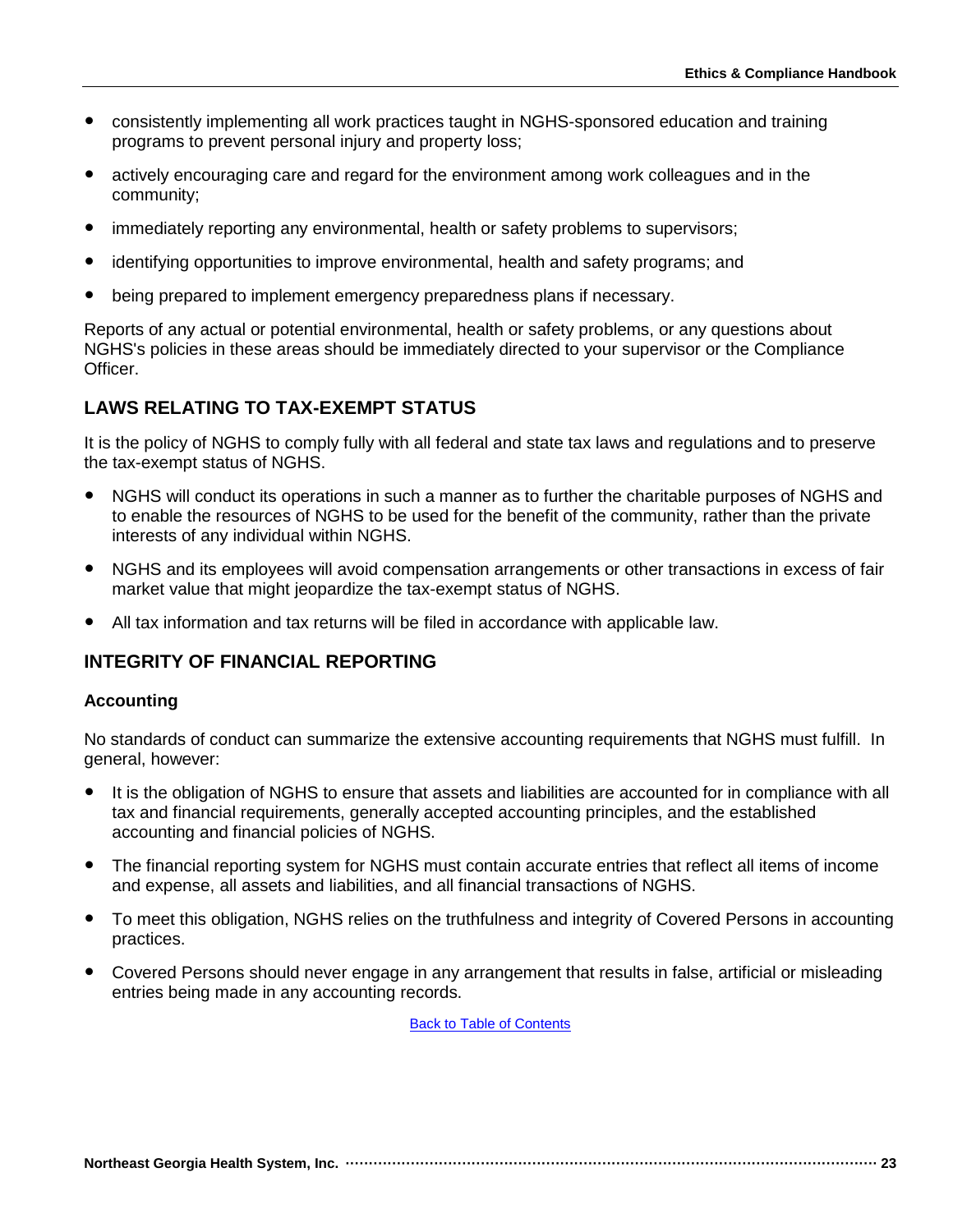## <span id="page-26-0"></span>**BILLING AND COST REPORTING COMPLIANCE**

NGHS is committed to honesty, accuracy and integrity in all our billing, coding and documentation activities.

- We are committed to submitting claims for services actually rendered that are properly documented in patients' medical records by using billing codes that accurately describe the services provided.
- We are committed to engaging in accurate and truthful billing practices.
- We will take all reasonable steps necessary to ensure that all claims submitted for payment are for services properly coded, reasonable and supported by medical necessity requirements.
- We will refund any money received that is not due to us.
- We will take immediate steps to alert appropriate hospital or health system authorities if inaccuracies are discovered in claims that have been submitted for reimbursement.

#### **Guidelines for Billing**

#### NGHS Bills for Reasonable, Medically Necessary and Appropriate Items or Services

- NGHS bills for health care items and services actually provided to the patient.
- NGHS bills for reasonable, medically necessary and appropriate health care items and services, as determined by the patient's treating and/or prescribing physician.
- NGHS must comply with specific billing requirements for government programs and other third-party payers.
- NGHS expects Covered Persons to be familiar with the billing, coding and documentation requirements under government programs and private insurance plans for health care items and services related to their area of responsibility and provided by NGHS.
- Any questions regarding billing requirements should be directed to a supervisor, the Department of Corporate Compliance and Internal Audit at 770-219-5403 or to the Compliance Officer.
- NGHS requires all billing personnel to be knowledgeable regarding the billing policies, procedures and rules established by government programs and private third-party payers that relate to healthcare services provided by NGHS.

#### Bills Must Be Accurate and Complete

- Covered Persons have an obligation to ensure that all bills submitted to patients, government programs and other payers are accurate and complete.
- NGHS will maintain adequate billing systems that properly and accurately bill for services the hospital or its contractors provide to individuals covered by Medicare, Medicaid, other federal health care programs and private insurance.
- NGHS will make reasonable efforts to collect any amounts due by patients and their families or insurers, including copayments or deductibles.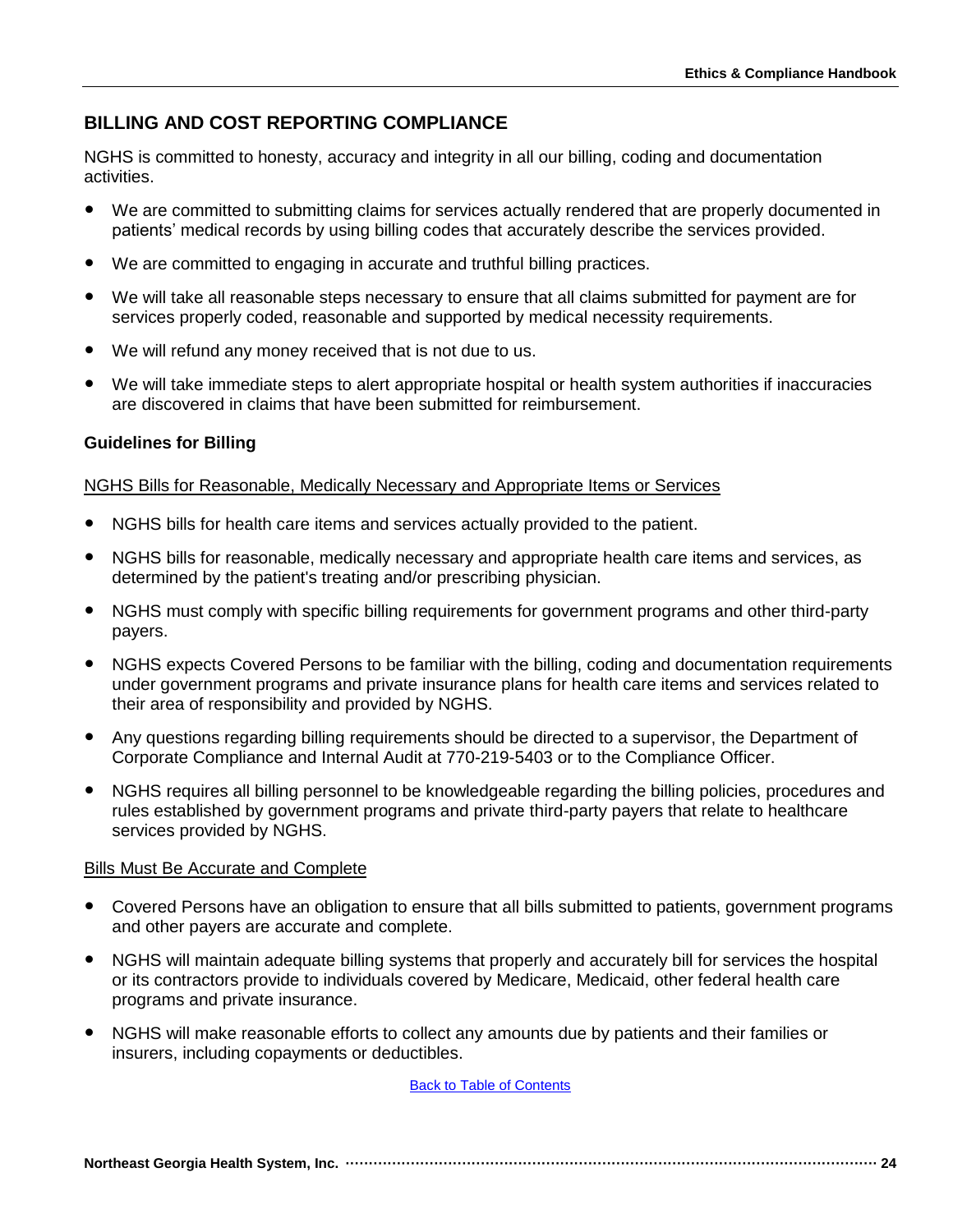- All invoices, bills and claims submitted to government programs or other payers in connection with requests for payment for health care services rendered should provide sufficient information and documentation to substantiate:
	- o the particular health care services rendered; o the medical necessity of such services; and o the charges for such services
- All invoices and bills submitted to patients in connection with requests for payment for health care services shall provide sufficient information to substantiate the particular health care services rendered and the charges for such services.
- Each patient's medical record should completely and accurately document:
	- o the specific health care services rendered to the patient, and
- o the identity of the health care professional(s) involved in the rendering of such services.

#### Statements Must Be True and Accurate

NGHS expects all Covered Persons to deal truthfully with government agencies or their representatives or any other third-party payer.

- NGHS will not tolerate false or misleading statements by Covered Persons to a government agency or any third-party payer.
- Deliberate misstatements to government agencies or other third-party payers expose the Covered Person involved to severe sanctions (up to and including immediate termination of employment, staff membership or service agreement, as applicable), and criminal or civil penalties.

#### Discovery and Reporting of an Error or Inaccuracy in a Claim for Payment

Any Covered Person who discovers an error or inaccuracy in any claim for payment for health care services that has been submitted or will be submitted to a patient, government program, or other payer should immediately alert his or her supervisor, the Director of Patient Financial Services or the Compliance Officer.

#### **Education and Training Related to Billing and Cost Reporting**

#### Information Maintained in Central Location and Updated Regularly

- Information regarding the applicable billing requirements of government programs and private thirdparty payers will be maintained in a central location that is readily accessible to all NGHS personnel involved in billing.
- This information will be reviewed and updated on a regular basis by the Director of Patient Financial Services or designee.
- Billing personnel will be notified immediately by the Director of Patient Financial Services or designee of any material changes to applicable billing requirements of which the Director becomes aware or is notified.

**Back t[o Table of Contents](#page-2-0)**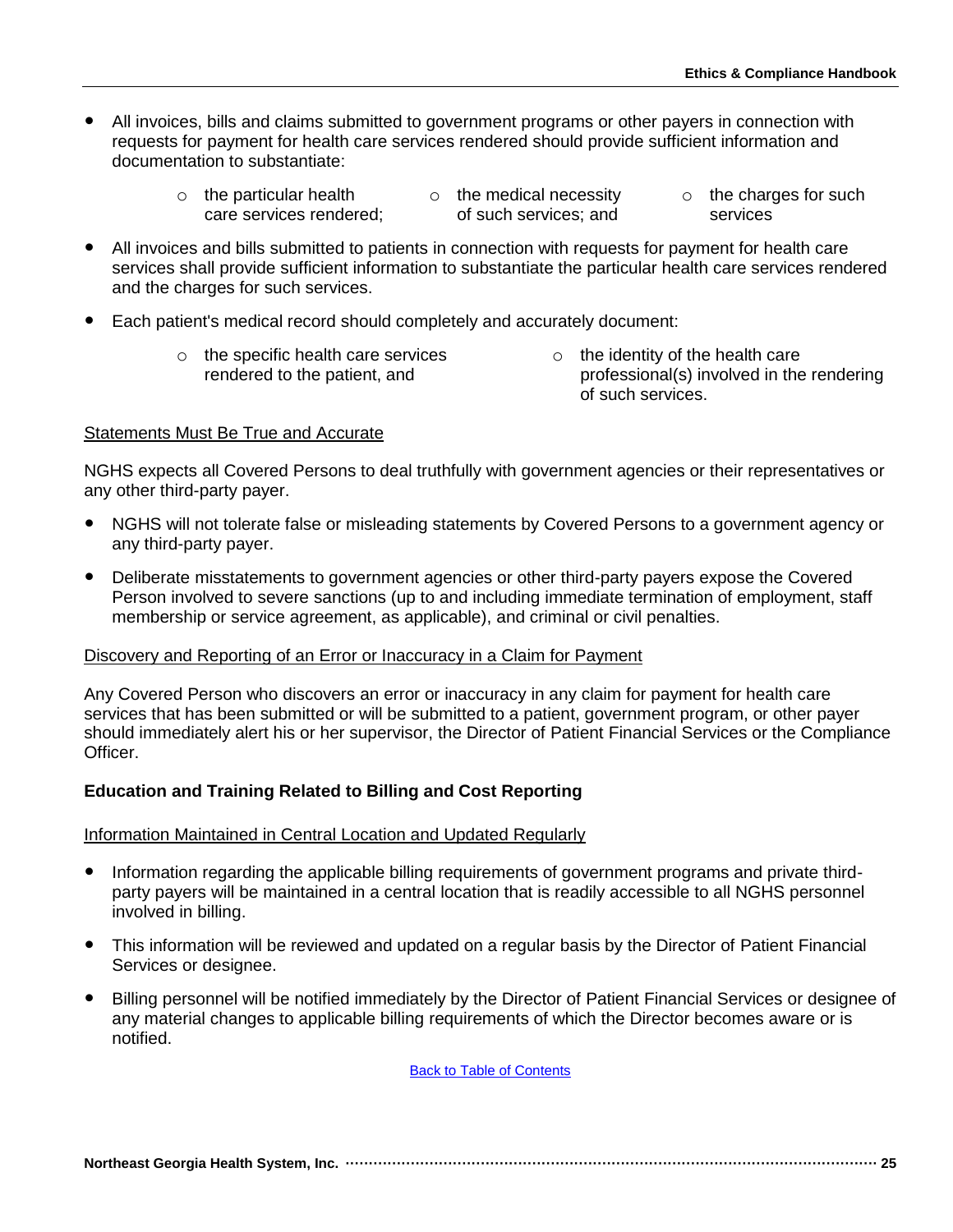#### Training Related to Changes in Billing Requirements

- Significant changes to billing requirements will be communicated during in-house training sessions coordinated by the Director of Patient Financial Services.
- Billing personnel will stay apprised of the applicable billing requirements through in-house training sessions or by attending training seminars sponsored by payers or professional societies and associations.
- NGHS will require attendance at training sessions, as necessary, to educate billing personnel on issues applicable to billing requirements.
- Attendance by billing personnel at outside seminars and in-house training sessions will be documented by the Director of Patient Financial Services or designee.

## **Cost Reports**

#### Cost Reports Must Be Accurate and Complete

In addition to submitting claims for specific services, NGHS submits annual cost reports to government payers for reimbursement of administrative, overhead and other general costs.

- Cost reports must be accurate and complete.
- NGHS will not accept any falsification or misstatements in these reports.
- NGHS will impose severe sanctions on any Covered Person who makes a deliberate false statement, up to and including immediate termination of employment.
- Any individual who makes a deliberate false statement in connection with the submission or preparation of a cost report may be subject to criminal or civil penalties.

#### Discovery and Reporting of an Error or Inaccuracy in a Cost Report

Any Covered Person who discovers an error or inaccuracy in any cost report that has been submitted or will be submitted to a government program or other payer immediately should alert either his or her supervisor or the Compliance Officer.

#### **Submission of Claims for Laboratory Services**

NGHS will take reasonable steps to ensure that all claims for clinical and diagnostic laboratory testing services are accurate and correctly identify the services ordered by the physician (or other authorized requester) and performed by the laboratory. Although NGHS recognizes that its laboratories do not and cannot treat patients or make medical necessity determinations, NGHS will take steps to maximize the likelihood that its laboratories bill federally-funded health care programs only for tests that meet the reimbursement rules for those programs. NGHS requires that:

- laboratory services be billed only after they are performed;
- bills be submitted for only those tests that are actually ordered by a physician or other authorized individual and provided by a laboratory;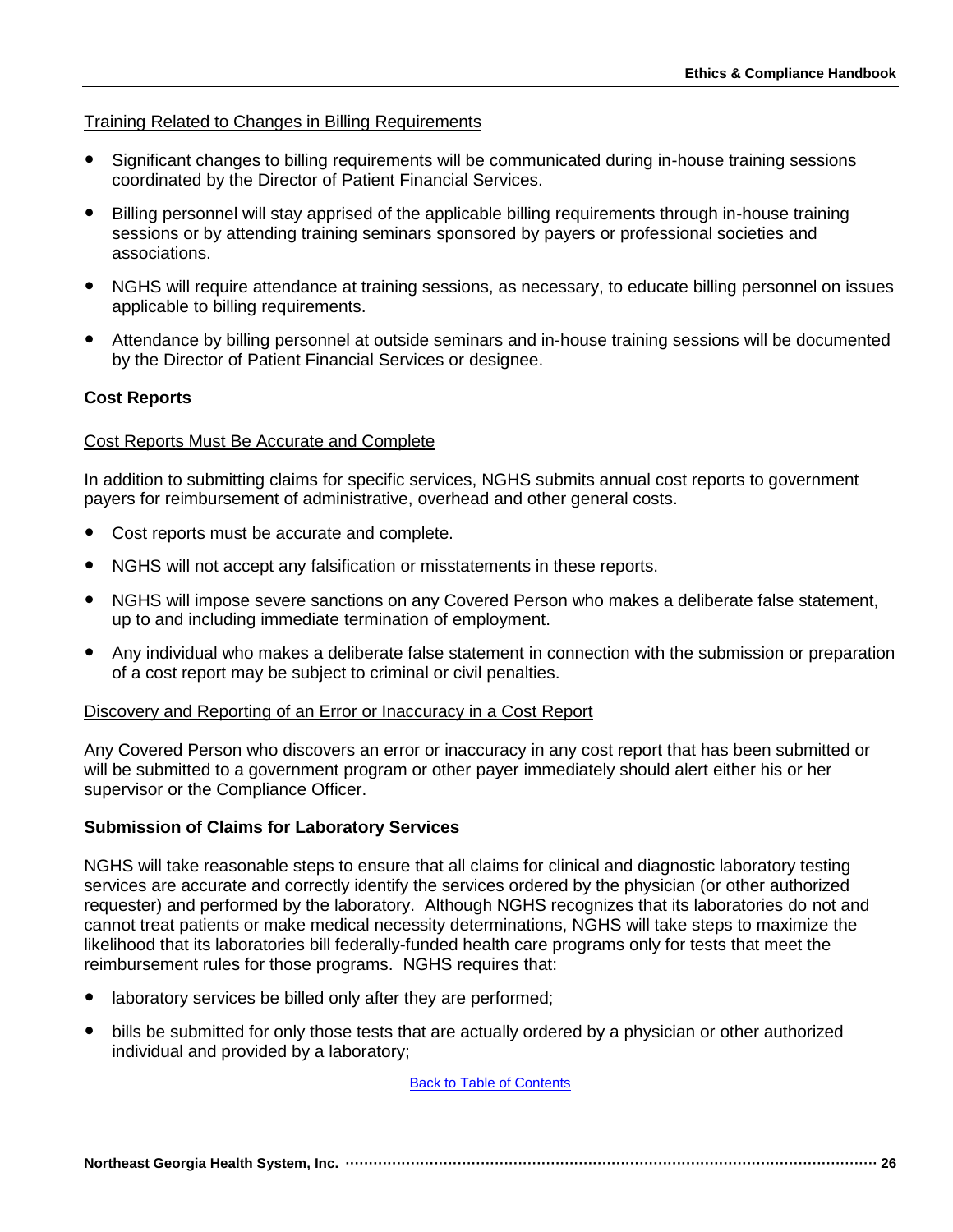- the CPT or HCPCS code used by the billing system accurately describes the service that was ordered by the physician and performed by the hospital laboratory;
- the coding staff only submits diagnostic information obtained from qualified personnel. The coding staff shall contact the appropriate personnel to obtain diagnostic information in the event that the individual who ordered the test has failed to provide such information; and
- where diagnostic information is obtained from a physician or the physician's staff after receipt of the specimen and request for services, the receipt of such information shall be documented and maintained.

#### Selection of CPT or HCPCS Codes

- Laboratory staff and the Director of Patient Financial Services will take steps to ensure that the CPT or HCPCS code that is used to bill Medicare or Medicaid accurately describes the service that was ordered and performed. Laboratory staff will choose only the code that most accurately describes the ordered and performed test. To ensure code accuracy, NGHS requires that the codes be reviewed by individuals with technical expertise in laboratory testing before such codes are approved for claims submissions.
- The OIG views intentional upcoding (i.e., the selection of a code to maximize reimbursement when such code is not the most appropriate descriptor of the service) as a potential violation of law.
- If a NGHS facility continues to have questions about code selection, even after review by technical experts, the facility should direct its questions to its Medicare carrier or fiscal intermediary or the Georgia Department of Medical Assistance, as appropriate.

#### Selection of ICD-10CM Codes

- At the direction of CMS, Medicare carriers and fiscal intermediaries have established lists of tests that must be accompanied by diagnostic information to establish medical necessity before Medicare coverage will be assumed. Such diagnostic information may be submitted either through the use of ICD-10CM codes or a narrative description.
- NGHS's laboratories will only submit diagnostic information obtained from qualified personnel.
- NGHS's laboratories will not:
	- $\circ$  use diagnostic information provided by the physician from earlier dates of service;
	- $\circ$  create diagnostic information that has triggered reimbursement in the past;
	- $\circ$  use computer programs that automatically insert diagnosis codes without receipt of diagnostic information from the physician; or
	- o make up diagnostic information for claims submission purposes.
- NGHS's laboratories and NGHS coding staff will:
	- $\circ$  contact the ordering physician to obtain diagnostic information in the event that the physician has failed to provide such information;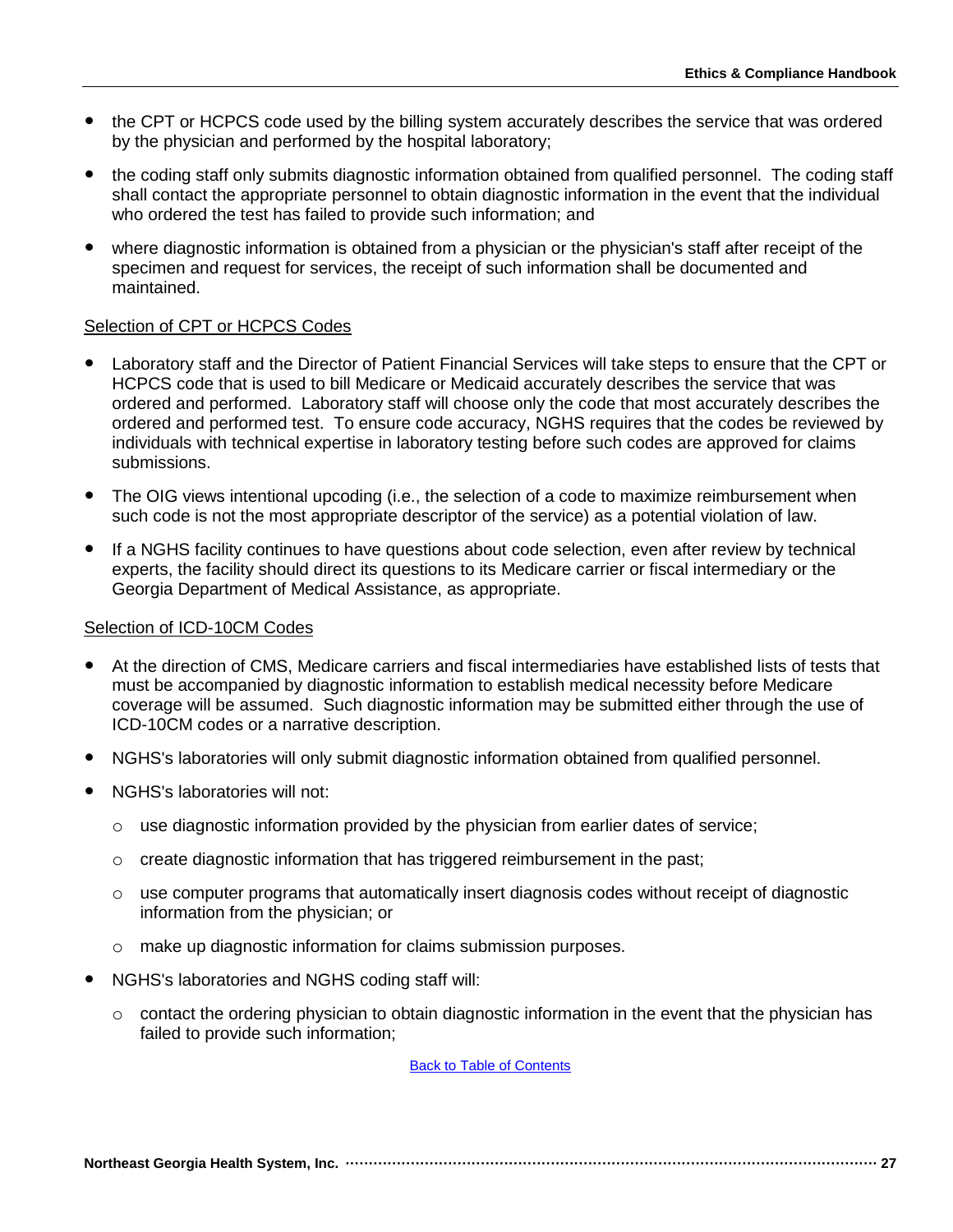- $\circ$  provide services and diagnostic information supplied pursuant to a standing order executed in connection with an extended course of treatment; and
- $\circ$  accurately translate narrative diagnoses obtained from the physician to ICD-10CM codes.
- Where diagnostic information is obtained from a physician or the physician's staff after receipt of the specimen and the requisition form, documentation of the receipt of such information should be created and maintained.

#### Tests Covered by Claims for Reimbursement

- NGHS laboratories will submit only claims for tests that were both ordered and performed.
- If a NGHS laboratory receives a specimen without a test order or with an ambiguous test order that is subject to multiple interpretations, the facility must check with the doctor to determine which tests he or she wanted performed before submitting a claim for reimbursement to Medicare or Medicaid. If, as a result, the laboratory performed a test that the doctor did not order, the laboratory will not erroneously bill for that test.
- Similarly, if a laboratory cannot perform an ordered test due to, for example, a laboratory accident or insufficient quantities of specimen, the laboratory must not submit a claim to Medicare or other federally-funded health care program.
- The OIG considers the submission of a claim for tests that were either not ordered or not performed to be a potential violation of law.

#### Billing of Automated Multichannel Chemistry Tests

 NGHS laboratories will bill Medicare and Medicaid appropriately for automated multichannel chemistry tests. All tests appearing on CMS's most recent Organ and Disease Panels List will be billed using the appropriate CPT or HCPCS codes.

#### Billing of Calculations

 NGHS will not bill for both calculations (e.g., calculated LDLs, T7s, indices, to name only a few) and the tests that are performed to derive such calculations, only the actual tests performed.

The government views billing for both the calculations and the underlying tests to be double billing, which may be subject to criminal or civil penalties. Patient Care Services

- In addition to the standards set forth in the Ethics & Compliance Handbook, NGHS patient care services (including but not limited to Hospice, Long Term Care, and Ambulance services), may develop compliance policies and procedures, which address their specific compliance obligations.
- These additional compliance policies and procedures shall be in writing and approved by the Compliance Officer. Copies shall be maintained in the office of Corporate Compliance.
- Once approved by the Compliance Officer, compliance policies and procedures for any patient care service shall be deemed incorporated into the Ethics & Compliance Handbook as if fully set forth herein.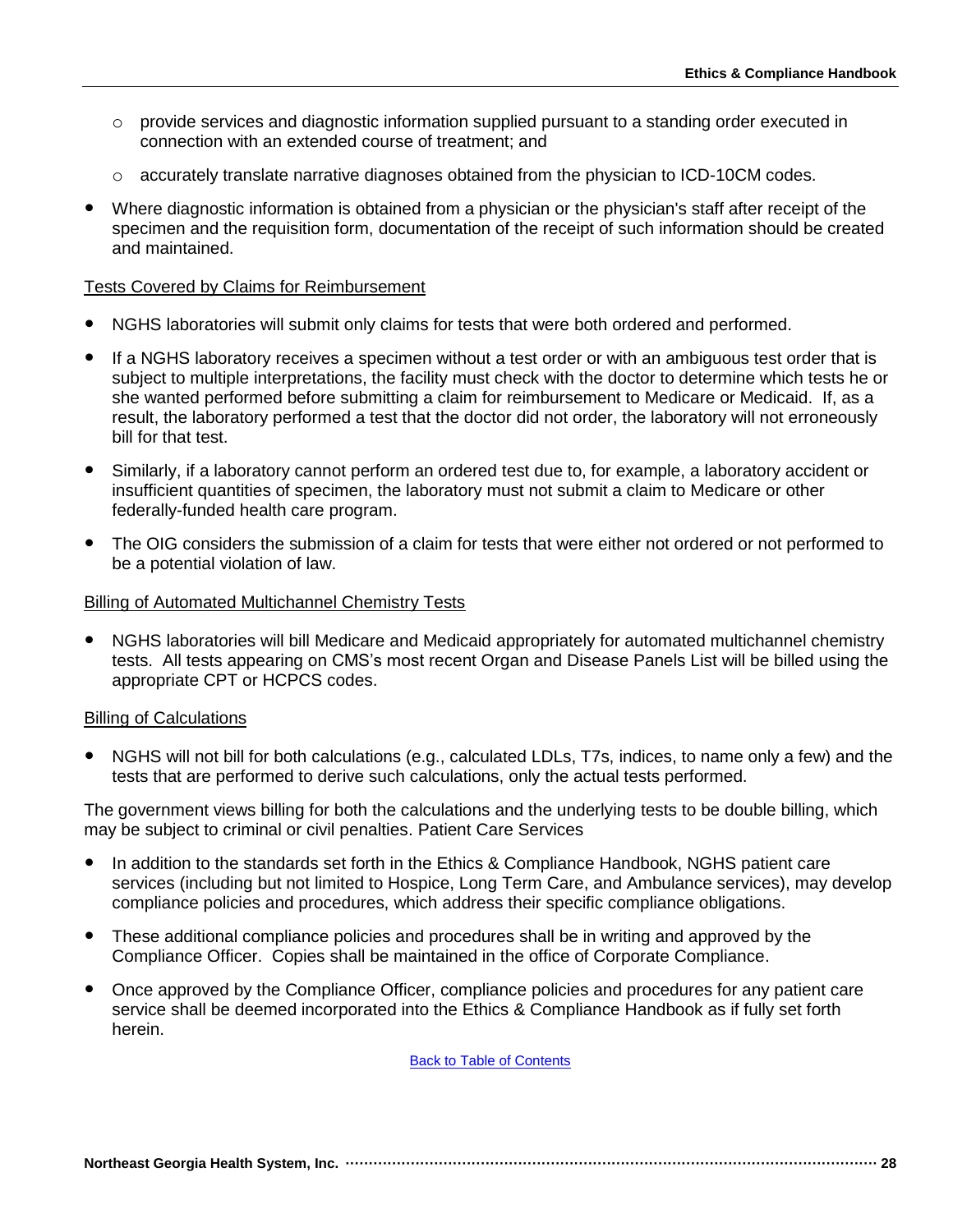## **Outpatient Services and Inpatient Stays**

NGHS will comply with the Medicare and Medicaid billing rules for outpatient services rendered in connection with an inpatient stay and will review the propriety of any potential bills for outpatient services rendered to that patient at the hospital, within the applicable time period. NGHS shall review whether outpatient services provided to patients within three days of admission are being properly billed. Because Diagnostic Related Groups ("DRG") payments include many related outpatient services that occur within three days prior to admission, NGHS shall ensure that it is not improperly billing such services separately. For example, if a patient requires blood work before an elective surgery and the blood work is done as an outpatient within the three-day window before being admitted, then the charges for this blood work are not separately reimbursable. Instead, the billing for the tests must be bundled with the surgical admission DRG payment.

Georgia Medicaid claims also take into account outpatient services provided to patients within three days following discharge.

#### **Bad Debts and Credit Balances**

To ensure that NGHS procedures are in accordance with applicable federal and state statutes, regulations, guidelines, and policies, NGHS will review annually whether it is reporting bad debts to Medicare or Medicaid. Such a review will ensure that NGHS has appropriate and reasonable mechanisms in place regarding beneficiary deductible or copayment-payment collection efforts and has not claimed as bad debts any routinely waived Medicare or Medicaid copayments and deductibles.

NGHS will also timely and accurately report Medicare and other federal and state health care program credit balances.

## <span id="page-31-0"></span>**HUMAN RESOURCES**

*NGHS is committed to valuing and supporting all employees as well as helping them achieve their fullest potential in a fair and equitable manner.*

- We seek to employ those best qualified by skills, experience and/or education to perform the necessary work.
- We are committed to affording all employees equal employment and advancement opportunities regardless of race, creed, color, religion, sex, disability, pregnancy, age, national origin, citizenship or status as a member of the Armed Forces of the United States, or as a veteran.
- We will show respect and consideration for one another regardless of position, status or relationship.
- We are committed to a work environment free of unwelcome sexual advances and other verbal or physical conduct of a sexual or harassing nature.
- We will encourage and support each other in the development of individual skills, talents, knowledge and understanding of our jobs, in order to deliver the highest quality of services and benefit to our patients.
- We will use our time productively during work hours spent at NGHS.

**Back t[o Table of Contents](#page-2-0)**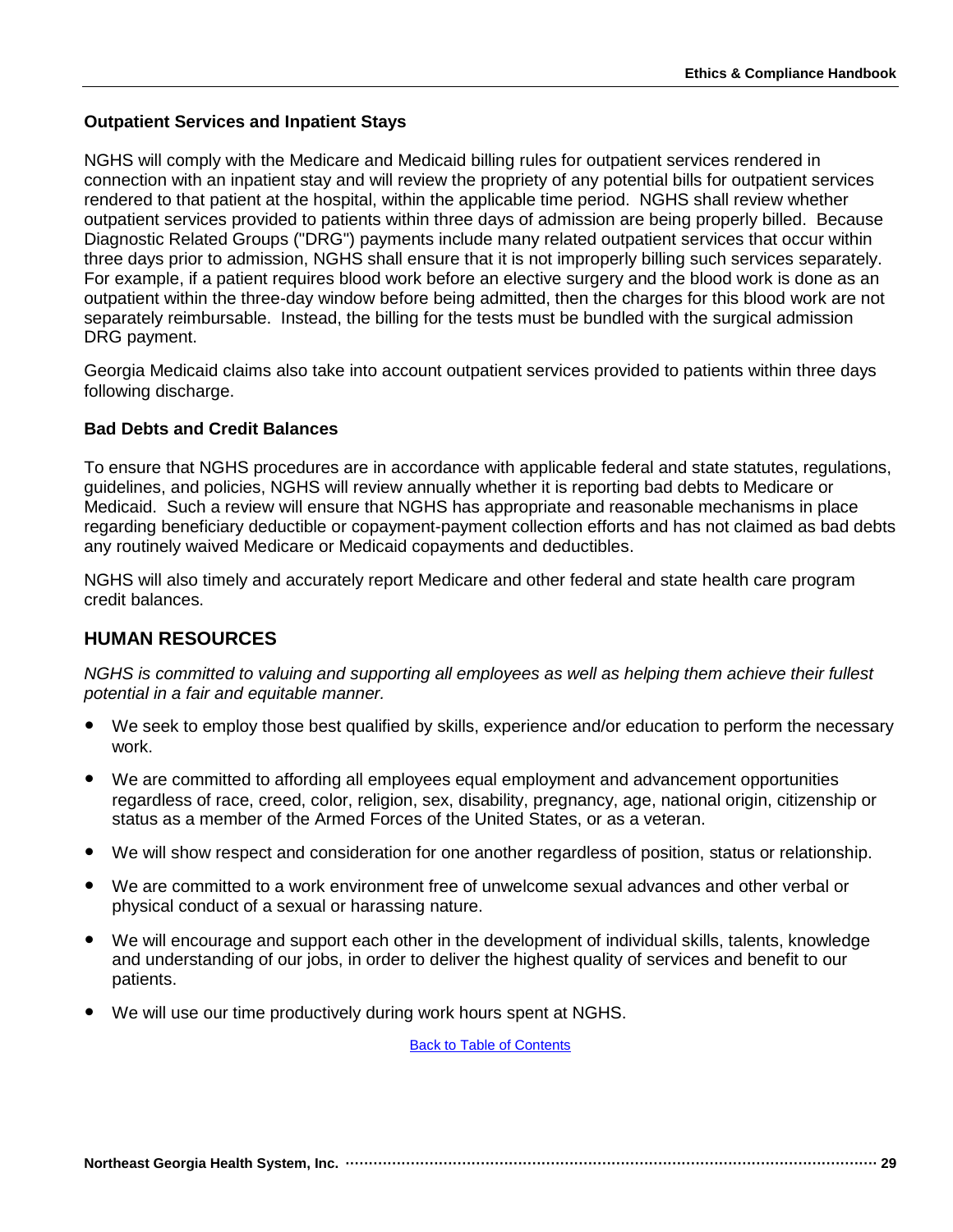- We will observe the standards of our professions and exercise judgment and objectivity in our practices.
- We will take all steps reasonably necessary to remain a drug-free/smoke-free workplace.
- We will take reasonable precautions to ensure our safety as well as the safety of patients, visitors and other personnel.
- We will not knowingly permit any action or retaliation or reprisal to be taken against an employee who reports a violation of law, regulation, company policy or Ethics & Compliance Handbook provision.
- Our attendance standard is that every employee is expected to be at work, ready to work, at the time the employee's shift is scheduled to begin and remain at work until the shift is scheduled to end.

We will take reasonable measures to ensure that our employment programs, policies and practices comply with all applicable laws and regulations.

#### **Compliance with Employment Laws**

- All human resource policies and procedures of NGHS must comply with the applicable federal and state laws.
- NGHS will comply with all human resource policies and procedures, including personnel manuals, approved by the President / Chief Executive Officer of NGHS or its Board of Trustees.

#### **Qualifications of Health Care Professionals**

- NGHS, through its credentialing processes, will make appropriate efforts to verify that all physicians, nurses and other health care professionals who provide health care services to patients of NGHS are appropriately licensed and certified under state law to provide such services.
- All physicians, nurses, and other health care professionals must satisfy the applicable requirements for providing services to beneficiaries of government health care programs, including Medicare and Medicaid.

#### **Drugs, Narcotics and Alcohol**

#### Prohibitions and Discipline

It is the policy of NGHS to maintain a workplace free from the unlawful use of controlled substances.

- NGHS prohibits the use, sale, manufacture, dispensing, or possession of illegal drugs and narcotics, and the writing of unauthorized prescriptions, by its officers, directors, employees, physicians, or volunteers, whether on or off the NGHS campus.
- It is also the policy of NGHS that officers, directors, employees, physicians or volunteers must not consume or be under the influence of alcoholic beverages while on duty or while on call.
- NGHS will immediately discipline officers, directors, employees, physicians or volunteers found in violation of this policy.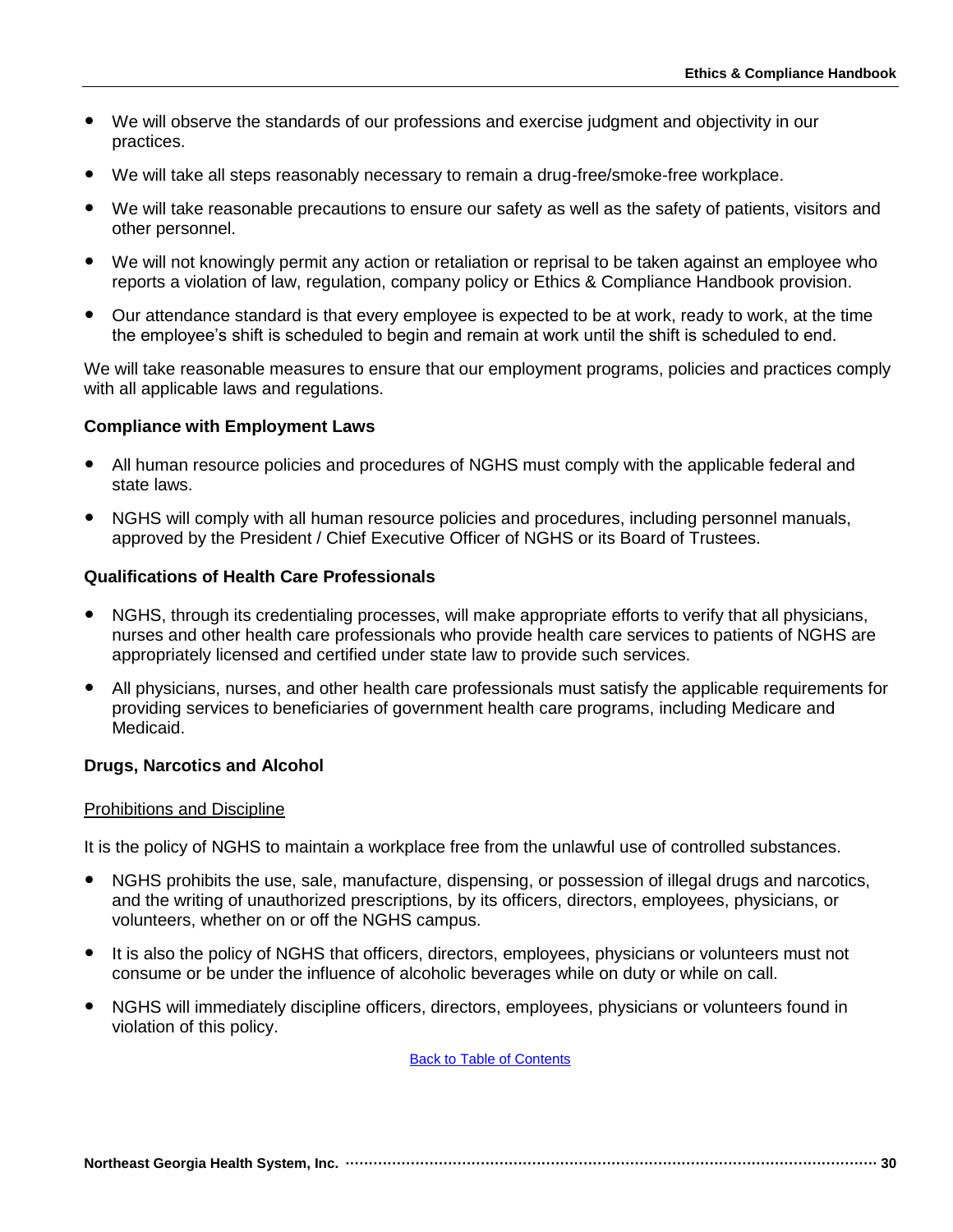## Reporting

- Any officers, directors, employees, physicians or volunteers reporting to work or discovered at work in a condition that suggests that he or she is under the influence of narcotics, drugs, or alcohol will not be permitted to report to or remain on the job, and will be subject to termination.
- The matter will be referred to the Human Resources Department for review and will be handled in accordance with current NGHS policies and procedures regarding substance abuse.

## **Equal Employment Opportunities**

#### NGHS Extends Equal Opportunities

- NGHS is committed to and will provide equal employment opportunities to all persons regardless of race, color, religion, sex (including pregnancy), national origin, age, disability or veteran status.
- It is the policy of NGHS to comply with all federal and Georgia state laws concerning equal employment opportunity.
- This policy of equal opportunity is applicable to all aspects of employment, including, but not limited to, hiring, promotion, transfer, compensation, benefits, training, layoffs, recall, corrective actions and separations.

#### The Americans with Disabilities Act

- NGHS and its officers, directors, employees, physicians, or volunteers shall comply with the Americans with Disabilities Act ("ADA"). The ADA prohibits discrimination against physically and mentally disabled individuals. The ADA protects disabled individuals with respect to public and private employment, and states that "no covered entity shall discriminate against a qualified individual with a disability because of the disability of such individual."
- Specifically, NGHS may not discriminate against qualified individuals with disabilities with regard to job opportunities or the terms and conditions of existing employment, nor limit, segregate or classify applicants or employees in a way that adversely impacts the opportunities of qualified individuals with disabilities.
- Reasonable accommodation will be made for officers, directors, employees, physicians, or volunteers suffering from a disability as long as the accommodation does not create an undue hardship on NGHS or create a direct threat to patients, Covered Persons, or others.
- Like the ADA, discrimination on the basis of a physical or mental handicap is prohibited under the Federal Rehabilitation Act.

#### **NGHS Does Not Tolerate Harassment**

NGHS expects everyone associated with NGHS to treat co-workers and patients with respect and courtesy.

 NGHS will not tolerate having officers, directors, employees, physicians, volunteers or patients subject to harassment or to discrimination on the basis of any improper factors identified here and will discipline or discharge those who violate this policy.

**Back t[o Table of Contents](#page-2-0)**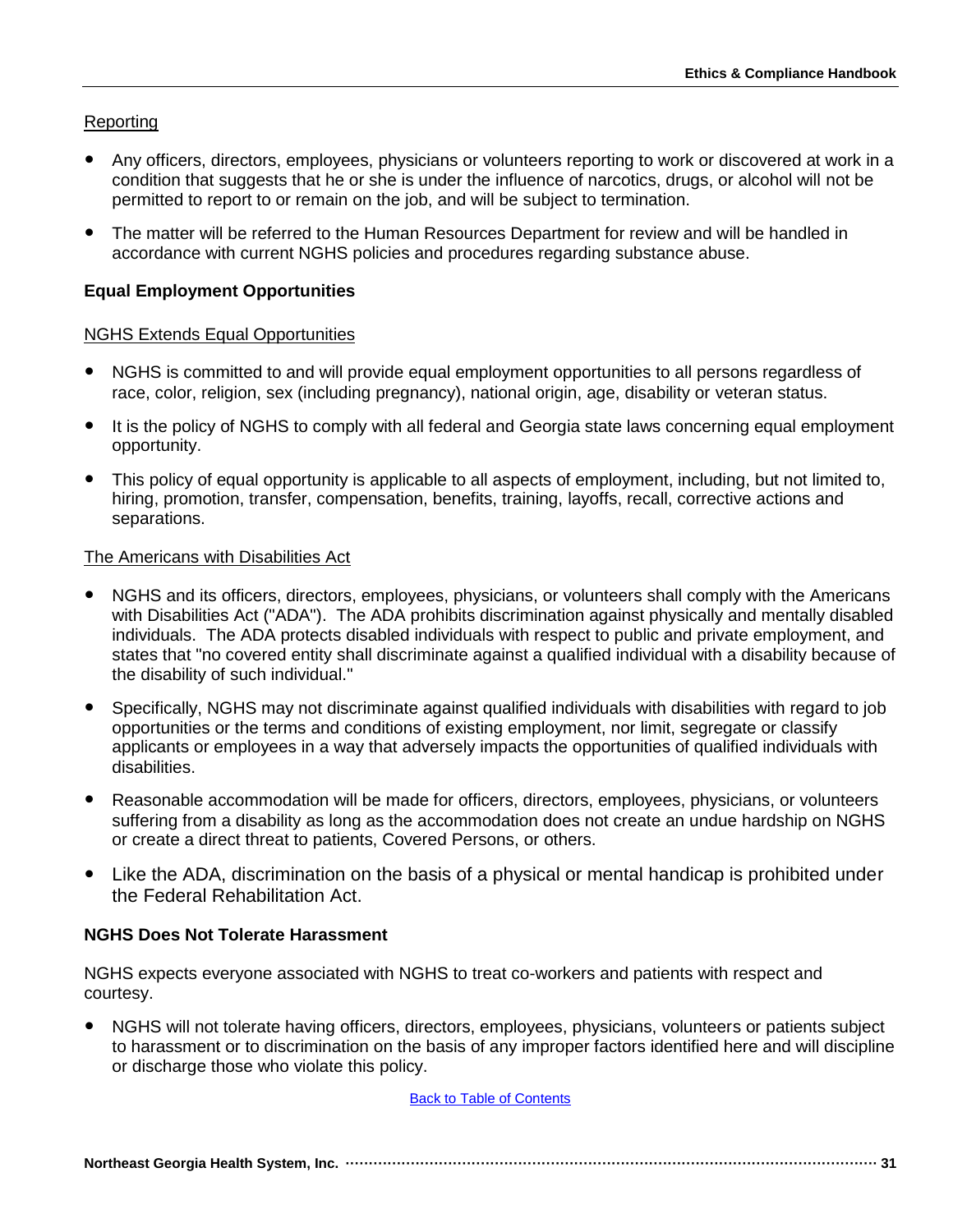- Harassment specifically includes unwelcome sexual advances, requests for sexual favors or other verbal, graphic or physical conduct of a sexual nature. Harassment may also take the form of verbal or physical conduct that denigrates or shows hostility toward an employee because of his or her race, color, religion, sex, national origin, age or disability.
- Any known, suspected or potential violations of NGHS's anti-harassment policy should be reported to an immediate supervisor, the Vice President of Human Resources or the Compliance Officer.

#### **Maintaining a Safe Healthcare Environment**

*We are committed to protecting the health, safety and privacy of our patients and employees.*

- We are committed to providing every patient, volunteer, provider, employee and visitor a safe and healthy environment in which to recover, receive services, work or visit.
- We are obligated to perform our work in a manner so that no reasonably avoidable harm is caused to self, patients, other employees, or otherwise.
- We are committed to maintaining a safe and healthy treatment and work environment in accordance with applicable laws, regulations and standards.
- We must comply with all applicable laws and apply due diligence and care to minimize the generation, discharge and disposal of medical waste or other hazardous materials.
- We will report any known existing or potential condition hazardous to human health or in violation of the company's environmental practices immediately to management.
- Responsibility for safety must be shared by NGHS and every Covered Person. Each of these individuals is expected to be concerned about safety on the job. Work areas must be kept clean, safety equipment must be used, and all applicable Occupational Safety and Health Act standards must be followed.
- Any officer, director, employee, physician, or volunteer involved in an accident on the job must report the accident to his or her supervisor, or the Human Resources Department's Manager of Worker's Compensation, as practicable. Medical treatment, if necessary, will be provided by NGHS in accordance with applicable law and Human Resources policies.
- Additional information about the NGHS Worker's Compensation policy, as well as other NGHS employment policies, is found in the Administrative Policy Manual or NGHS Employee Handbook.

#### **Compliance with Other Employment Laws**

In addition to the foregoing, NGHS will comply with the requirements of the Immigration Reform and Control Act, the Fair Labor Standards Act, the Family and Medical Leave Act, and any other obligations it may have under employment related laws and regulations.

#### **Disclosure by Employees and Applicants for Employment**

Applicants for Employment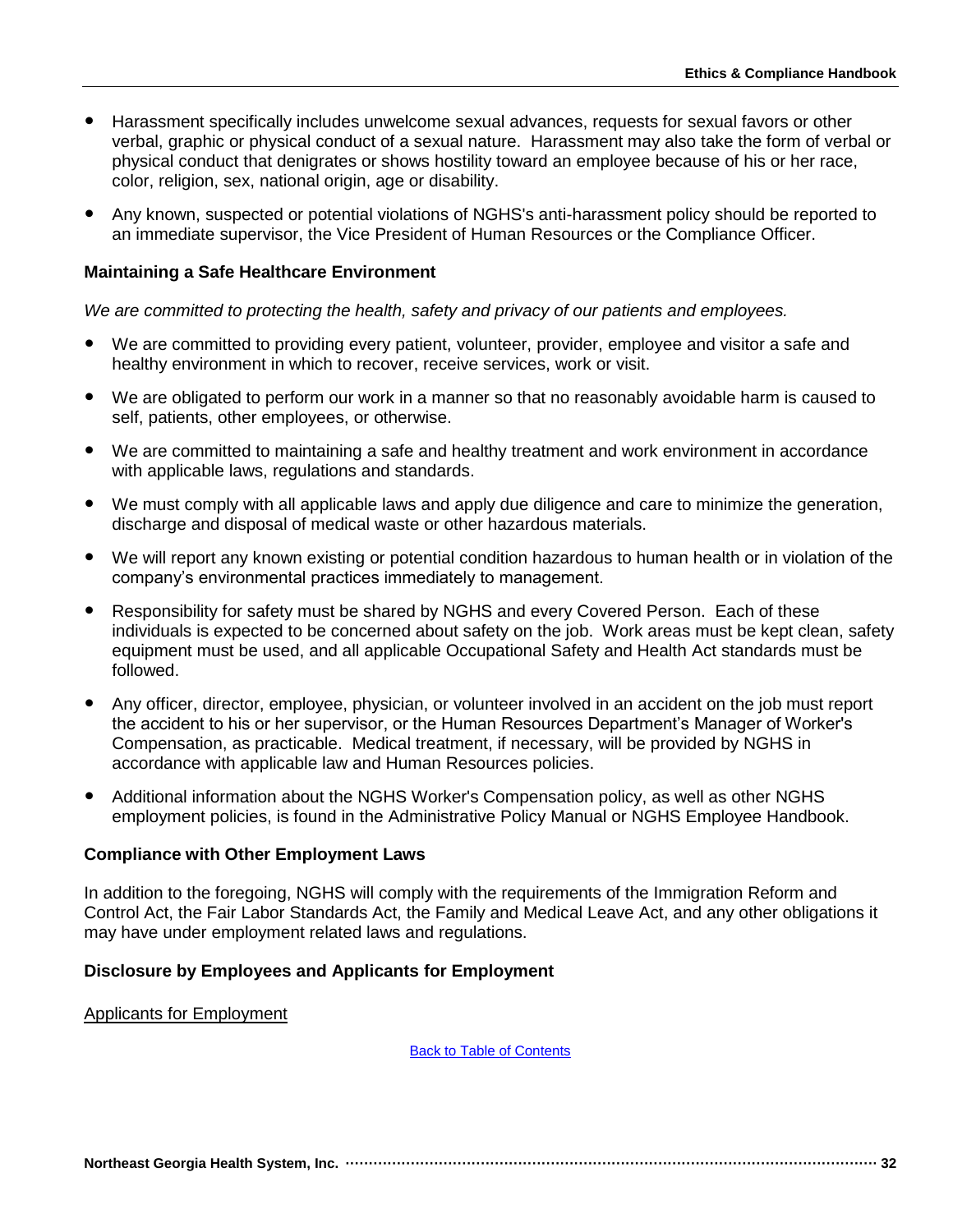- NGHS will not knowingly contract with or employ, with or without compensation, any individual or entity currently listed by a federal agency as excluded, debarred, suspended or otherwise ineligible to participate in federal programs.
- In order to carry out this policy, NGHS will make reasonable inquiry into the status of any prospective employee, consultant, medical staff applicant or contractor engaged in the delivery or billing of health care services.
- An applicant for employment must disclose in writing whether he or she previously has been:
	- o convicted of a felony or misdemeanor; or o debarred or excluded from any federally-funded health care program.
- NGHS will evaluate such information in a manner consistent with current NGHS policies and procedures and all applicable laws and regulations.
- Failure to make a complete and accurate disclosure will disqualify the applicant from employment consideration.
- If an applicant's failure to completely and accurately disclose information requested on an employment application is not discovered until after an offer of employment has been extended and accepted, the offer of employment will be revoked and the employee will be terminated.
- Nothing herein creates or is intended to create a promise or representation of continued employment. Employment at NGHS is employment at-will and may be terminated at the will of either NGHS or the employee.

*By accepting employment with, or contracting with, or providing professional services to NGHS, a person certifies that he or she has neither been convicted of a health care offense nor excluded, debarred or suspended from participating in a federally-funded health care program.*

#### Current Employees

If NGHS has reason to suspect that such person may not be eligible to participate in federal health care programs, NGHS will make reasonable inquiry into the status of any such current employee, consultant, or contractor. Such reasonable inquiry will include review of the HHS-OIG and SAM ("System for Award Management") sanctioned list. Moreover, the Compliance Officer may request, in accordance with any applicable laws and regulations, including the Fair Credit Reporting Act, that a background check be conducted on any current employee in connection with the investigation of any potential or alleged violation of the Ethics & Compliance Handbook.

#### **Departures**

During the notice of departure period, all terminating employees must arrange for NGHS Human Resources Department clearance. Opportunity to complete an Exit Interview is given at this time. The purpose of an Exit Interview is to obtain information to improve our organization. The information shared will not reflect on employee's work record.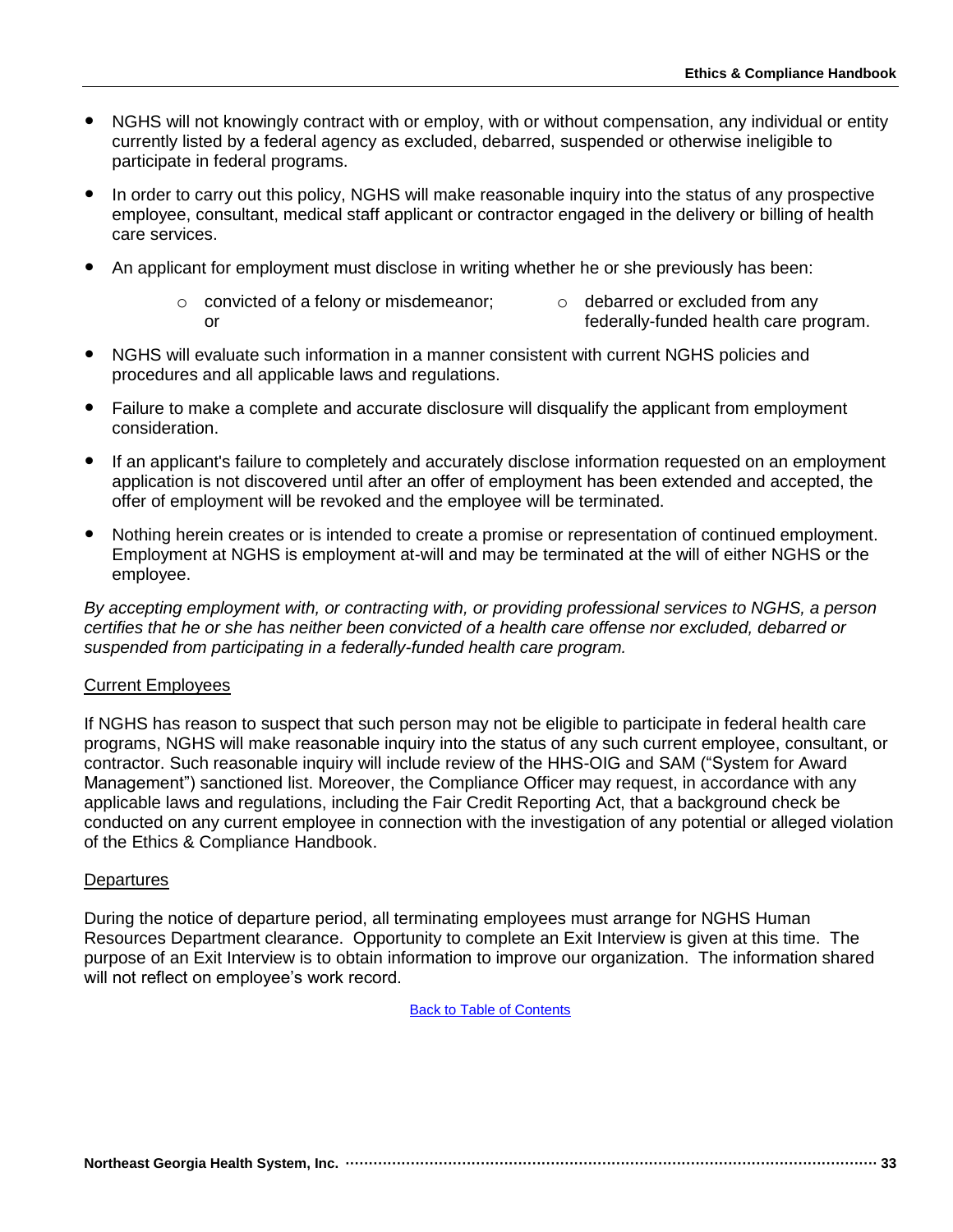## **Disciplinary Procedures**

#### Violations Prohibited; Adherence Required

Covered Persons of NGHS are strictly prohibited from engaging in any activity that violates any Ethics & Compliance Handbook provision.

- Violations will be grounds for disciplinary action up to and including termination, depending on the circumstances of each violation.
- Adherence to the NGHS Ethics & Compliance Handbook, including the reporting responsibilities, will be a component of each employee's performance evaluation and the review of each medical staff member's application for reappointment to staff membership.
- NGHS will not permit any retaliation against any Covered Person for reporting compliance issues in good faith.

#### Disciplinary Action

Disciplinary action will be taken against Covered Persons who either:

- authorize or participate directly in a violation of any NGHS Ethics & Compliance Handbook provision, even if said Covered Person is the one who reported the violation.
- deliberately fail to report a violation; or
- deliberately withhold relevant and material information concerning a violation of the NGHS Compliance Program or any Ethics & Compliance Handbook provision.

Appropriate action will be taken to prevent recurrence. Contractors who engage in such prohibited conduct are subject to sanctions, up to and including termination of their service agreements with NGHS.

#### Disciplinary Action Against Violator's Manager or Supervisor

Disciplinary action may be taken against the violator's manager or supervisor, to the extent that the circumstances of the violation reflect inadequate leadership or a lack of diligence, or where reasonable diligence on the part of the manager or supervisor would have led to the discovery of such violation and permitted an earlier correction of the violation.

## <span id="page-36-0"></span>**DOCUMENT RETENTION AND MEDICAL RECORDS PRIVACY**

NGHS shall maintain for inspection documents and records relating to Medicare, Medicaid and federal and state health care program reimbursement, as well as all documents and work papers generated under NGHS's Ethics & Compliance Handbook, for a minimum period of six (6) years from their creation, or for a longer period of time if required by state law. In order to ensure that NGHS keeps those documents required by law and necessary to its operations, Covered Persons should adhere to the following guidelines on document retention.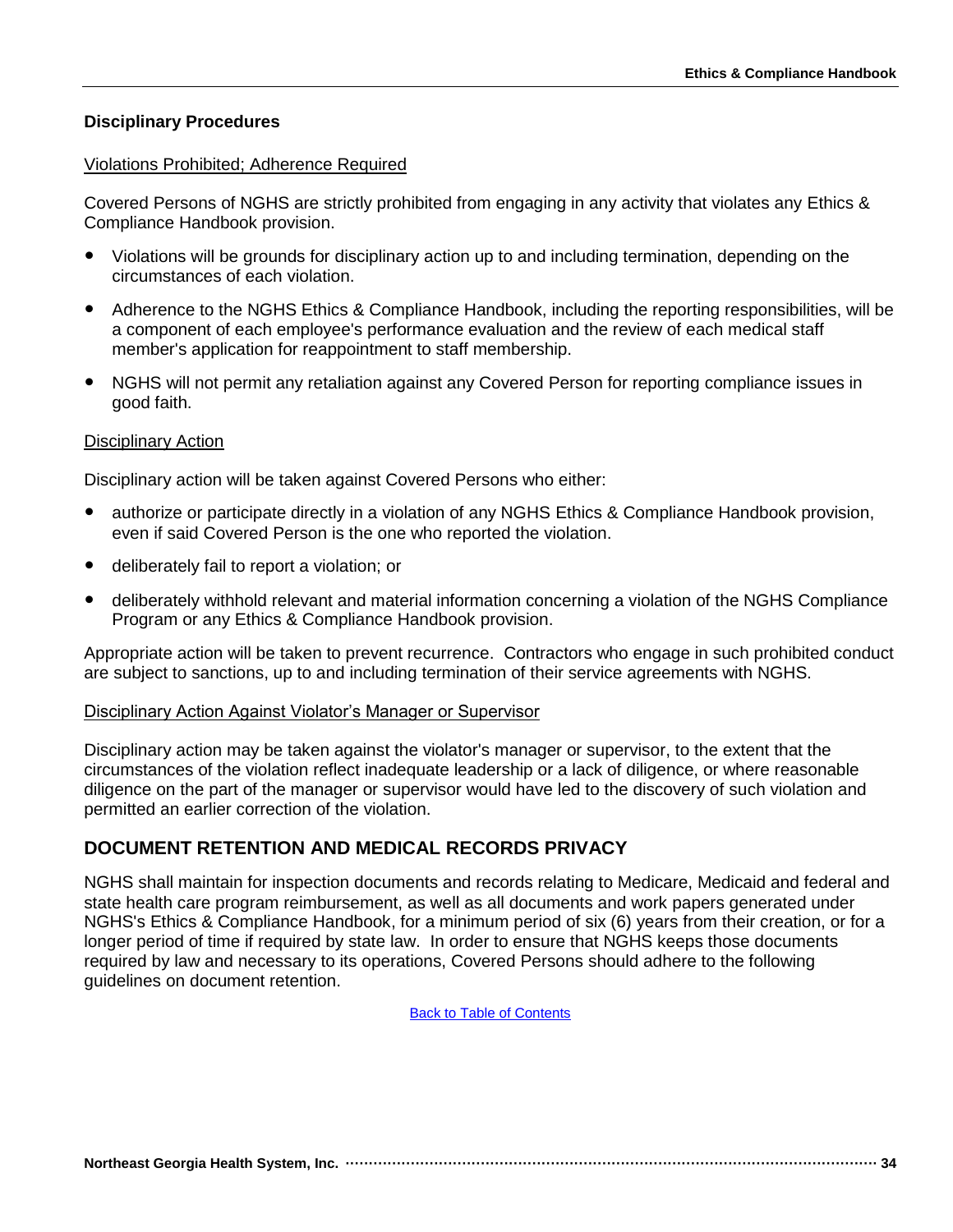## **Requirements of Government Programs and Other Third-Party Payers**

NGHS will comply with the document retention requirements of state or federal government health care programs and other third-party payers with regard to records relating to the provision of health care services to beneficiaries of such government programs or the health care reimbursement plans of such third-party payers.

## **Requirements of State And Federal Law**

NGHS will comply with the document retention requirements under state and federal law and regulations with regard to all medical, financial, and administrative records concerning health care services.

- No Covered Person should ever destroy or alter any documents in anticipation of a request for those documents from any government agency or court.
- If a Covered Person believes that such conduct has occurred or may occur, the Covered Person should contact immediately the NGHS Ethics & Compliance Hotline or the Compliance Officer.

#### **Patient Confidentiality And Privacy**

All medical and other records concerning patients of NGHS will be maintained as confidential and will be disclosed to third parties only as required or permitted by state or federal law.

## <span id="page-37-0"></span>**GOVERNMENT INQUIRIES AND INVESTIGATIONS**

#### **NGHS's Policy is to Comply with Applicable Laws**

- It is the policy of NGHS to comply with all applicable laws governing the provision of health care services and to comply with all lawful and reasonable requests made in a government inquiry or investigation, including any surveys or audits conducted by government agencies.
- NGHS expects its Covered Persons to provide truthful responses to government inquiries.
- During a government inquiry or investigation, Covered Persons must not conceal, destroy or alter any documents that may relate in any way to the inquiry or investigation.

## **Protection of Legal Rights is Essential**

- If any Covered Person receives an inquiry, a subpoena or other legal document regarding the business of NGHS from any governmental agency (whether at home or in the workplace), it is essential that the legal rights of NGHS and of the personnel involved be protected.
- If a Covered Person should receive such an inquiry or legal document, he or she should immediately notify the NGHS Compliance Officer.

#### **Right to Legal Counsel**

 The law guarantees a right to be represented by legal counsel during any investigation or inquiry by any governmental agency.